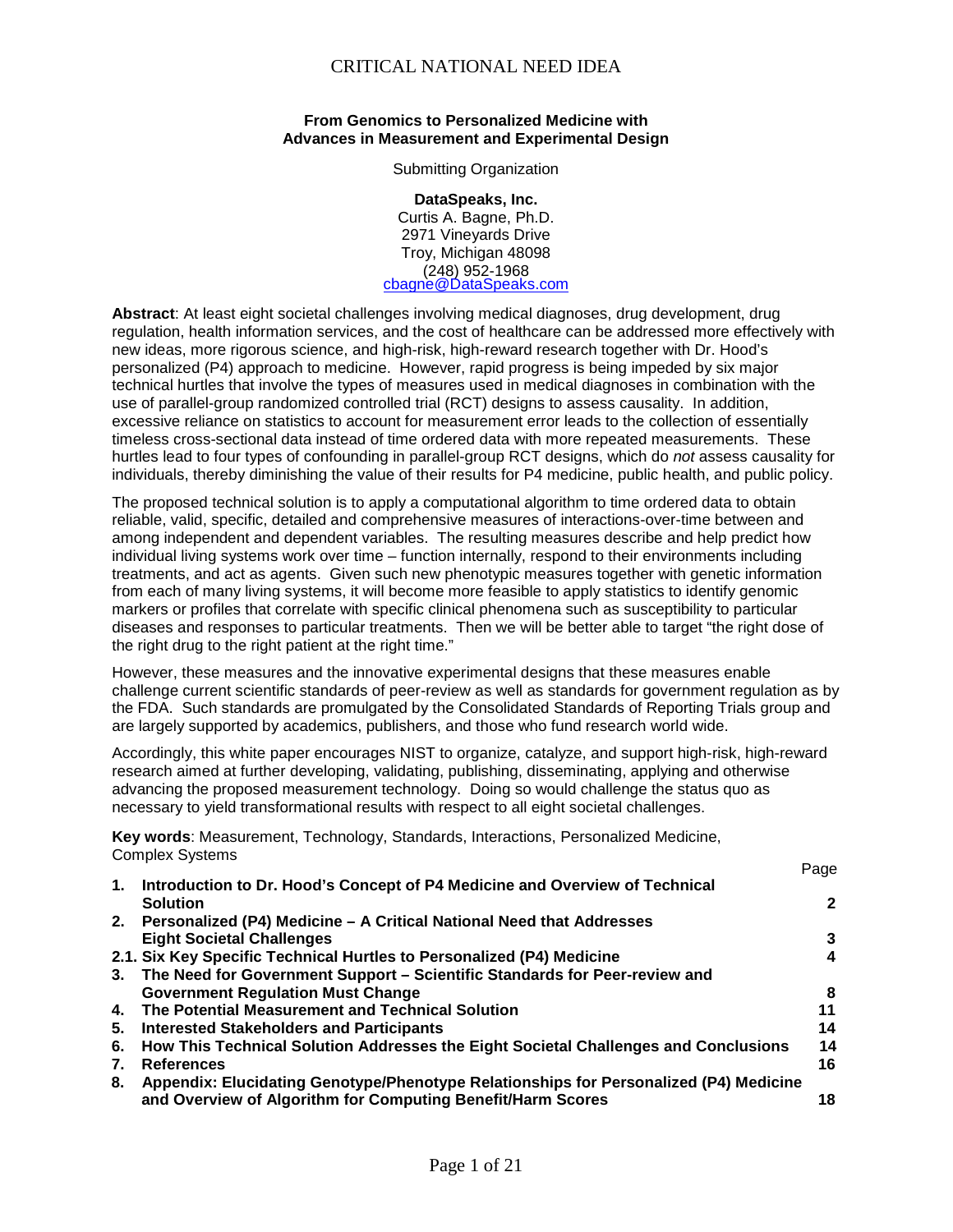#### **1. Introduction to Dr. Hood's Concept of P4 Medicine and Overview of Technical Solution**

Personalized medicine is the concept that managing a patient's health should be based on the individual patient's specific characteristics, including age, gender, height, weight, diet, environment, and now, increasingly, genetic testing. Although personalized medicine promises vast healthcare improvements in the future, this white paper identifies six key technical hurdles that stand in the way of rapid progress towards personalized medicine. These technical hurtles are *not* widely recognized and have *not* been effectively addressed.

This white paper introduces an innovative computational *measurement* algorithm that addresses all six of these key technical hurtles as a set to help researchers, clinicians and other stakeholders make dramatic progress in the development of genetically-based personalized medicine. This algorithm can be embodied as software.

Dr. Leroy Hood, President of the Institute for Systems Biology, helped lay the foundation for this white paper during his presentation at NIST on 9/24/07. He cast personalized medicine in the broader context of systems biology and P4 medicine. The title of Dr. Hood's presentation was "Systems Biology and Systems Medicine: Predictive, Personalized, Preventive and Participatory (P4) (1). This white paper applies in Dr. Hood's context of systems biology and P4 medicine.

Among other things, the software introduced in this white paper facilitates *scientific assessments of causality over time for individuals*. Causality can now be assessed under a wide range of preferably experimental but also non-experimental conditions to an extent *never before achieved*. The rapid development of P4 medicine largely depends on improved capabilities for assessing causality over time for individuals. The capability of assessing causality and mining information and knowledge from time ordered data for individuals is crucial to speed progress towards P4 medicine that is data-driven, scientific, genetically-based and large scale. Large-scale P4 medicine applies systematically across many types of diseases and many types of treatments.

The software introduced here will help make it possible to build P4 medicine and systems biology on the foundation of the more reductionistic omic or parts list sciences to advance scientific understanding of how particular individuals *work over time*. Work is defined as how individual systems such as patients or cells:

- Function internally how one or more independent or predictor variables that are internal to the individual interact, correlate or are associated over time with one or more internal dependent or predicted variables with all variables being time ordered, very preferably time series
- Respond to their environments including treatments how one or more external independent variables such as drug dose interact over time with one or more dependent or health variables that are internal to, characteristics of, or behaviors of the individual
- Act as agents how one or more independent variables characterizing the individual's behavior interact over time with one or more external dependent variables in the individual's environment.

How individual patients work over time is a critical aspect of their phenotypes that is distinct from but complementary to their genotypes and structures. Although an individual's cells can mutate, genotype is static and can be quite adequately assessed with essentially timeless cross-sectional data. Structures that develop and age can be assessed through trends in longitudinal data. In contrast, the *dynamics* of how individuals work are assessed best with time series data for both independent and dependent variables. This paper addresses the great paucity of scientific methods for processing time series data with both independent and dependent variables about one individual.

The following overview highlights one particular type of application of this software to illustrate how its capabilities can yield *transformational results* for much of drug development, drug regulation and healthcare. This example involves evaluations of how *patients respond* to drugs that can vary in dose over time as used to manage or control chronic health problems as assessed with dependent health variables that also can vary and fluctuate in level over time.

Now it is possible to design and conduct randomized controlled trials (RCT) that *measure and test the benefit/harm* of treatment in a manner that *has never been done before*. The software described in this paper would be used to compute benefit/harm scores from the time ordered or time series data for each patient. The benefit/harm scores for *each individual* patient can be: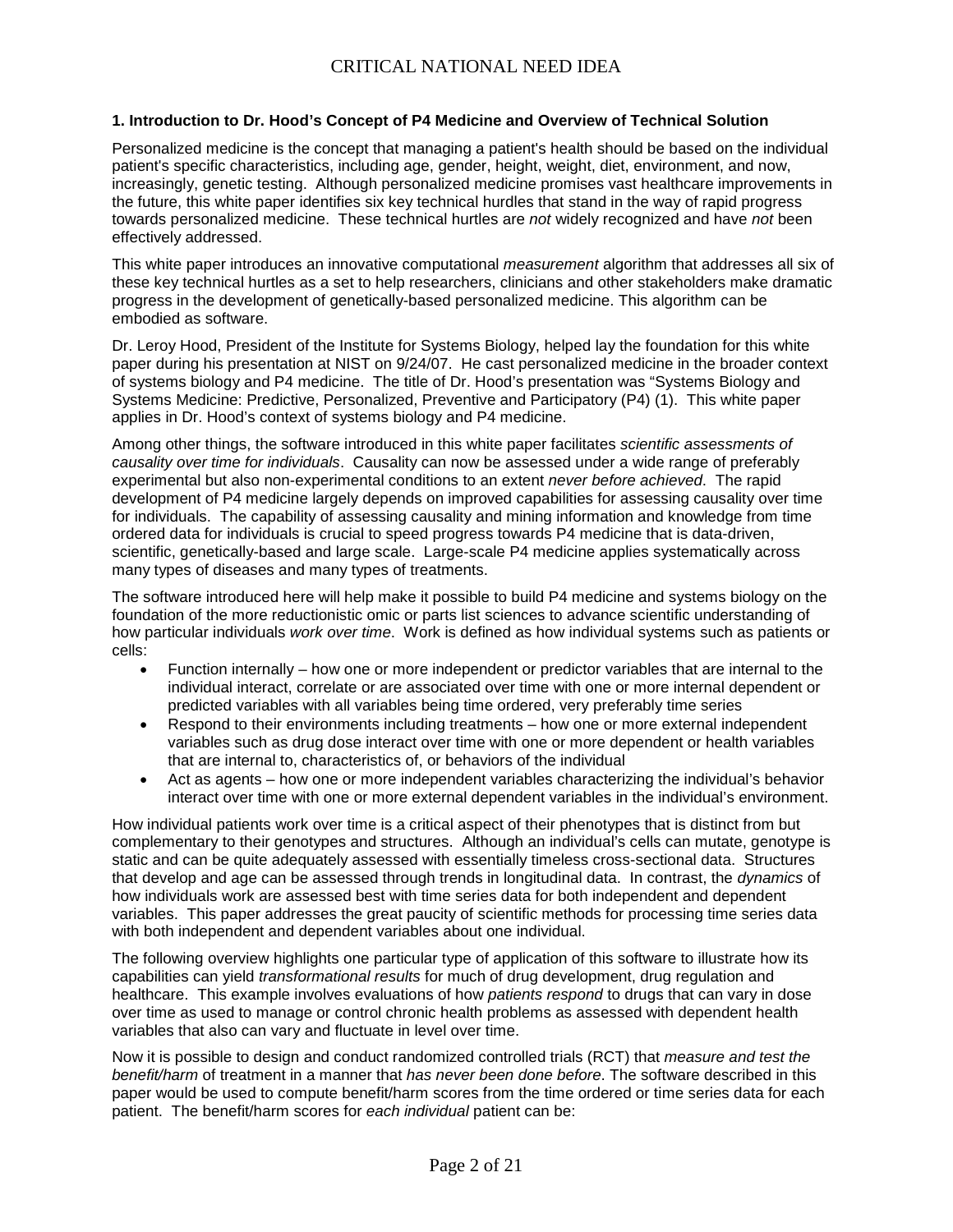- Reliable the reliability of measuring benefit/harm can be increased almost indefinitely for each patient by increasing the number of repeated determinations of dose, an independent variable time series, and measurements of health as dependent variable time series.
- Valid the validity of measuring benefit/harm can be increased almost indefinitely by randomizing *two or more* different doses to additional periods of time for each patient. In other words, randomized experimental control would be exercised over time for each individual patient. Causality would be assessed at the level of each individual to enable *single group RCTs*.
- Detailed to illustrate, beneficial and harmful treatment effects can be profiled across a multitude of health variables for each patient. Each health variable can be differentially weighted in accord with differences in clinical significance and patient preferences. Benefit/harm can be investigated as a function of dose for each health variable and across all health variables combined. Benefit/harm can be investigated as a function of any delay of treatment effects.
- Comprehensive beneficial and harmful treatment effects can be summarized by a single score for each patient across a multitude of all health variables that can be monitored over time for that individual. Accordingly, *safety and effectiveness evaluations can be integrated* with respect to all such health variables and summarized by a single computed score for each patient.

Benefit/harm scores from two or more patients can be analyzed statistically to describe groups, test hypotheses, make inferences from samples to populations and, when patients are genotyped, to identify genetic predictors of differential responses and optimal minimal doses. However, causality would be assessed through the exercise of randomized experimental control and measurement of apparent benefit/harm *before* any statistical analyses of data from two or more patients.

Scientific assessments of causality for individual patients in clinical care would make much of clinical care more scientific, ethical, efficient, healthful, and cost-effective. Benefit/harm scoring also has the potential to foster individual responsibility and accountability.

Coordination of such causality assessments across patients would facilitate development of cumulative bodies of scientific knowledge directly from clinical practice and obviate some need for translational medicine that currently derives from the fact that clinical research and important aspects of clinical practice are based of two different types of evidence for treatment effects. To illustrate, clinical research tends to rely on group comparisons to assess causality. In contrast, clinicians often are expected to form subjective impressions about adverse drug reactions by assessing response to drug challenge, drug dechallenge, and drug re-challenge with two or more doses. Software can enable use of both of these two different types of evidence scientifically and in an integrated manner.

The software technology for doing all this was published in 1992 through a rather extraordinary application of *traditional peer-review* (2). However, this software is *not* in use today, apparently because it would disrupt the *status quo* with respect to standards for *traditional peer-review* for funding and publication as well as standards for government regulation as by the Food and Drug Administration (FDA). In contrast and currently, regulators and peer-reviewers demonstrate strong preference for parallel-group, placebo-controlled RCT designs that do *not* assess causality at the level of individual patients. In general, it *is* possible to assess causality over time when drugs are used to manage or control chronic health problems.

Current major scientific standards for peer-review and government regulation *must* change in order to speed progress towards personalized (P4) medicine and systems biology so that America can continue to lead and compete in the world.

#### **2. Personalized (P4) Medicine – A Critical National Need that Addresses Eight Societal Challenges**

Personalized medicine is about "getting the right dose of the right drug to the right patient at the right time" (3).

According to administrative guidance, personalized medicine is a critical national need. The President's Council of Advisors on Science and Technology (PCAST), a private sector advisory committee, issued a report in 2008 entitled "Priorities for Personalized Medicine" (4). This PCAST report addresses the "scientific opportunity and public health need represented by personalized medicine…." According to the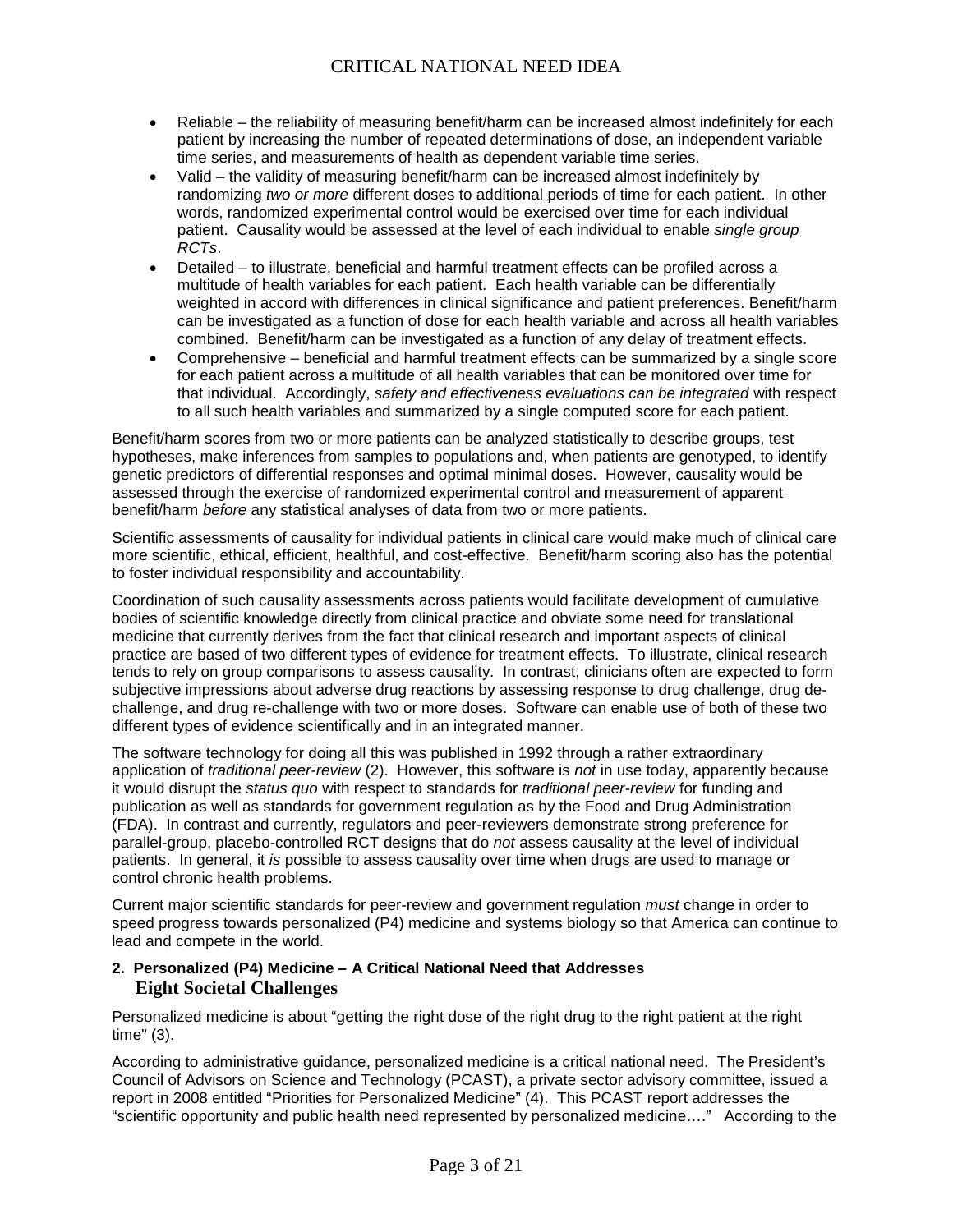Executive Summary of this report, the "current high level of interest in personalized medicine from a policy perspective is attributable not only to the promise of improved patient care and disease prevention, but also to the potential for personalized medicine to positively impact two other important trends – the increasing cost of health care and the decreasing rate of new medical product development." This white paper is about "Priority Area 1: Technology and Tools" of the PCAST report.

In order to speed progress toward and harvest the fruits of P4 medicine, we need to address eight societal challenges with new ideas, more rigorous science, and high-risk, high-reward research. We must:

- 1. Develop diagnostic methods that are better because they are based on more reliable, valid and specific measures of how patients with chronic health problems work over time as living systems. "Work" was defined in the Introduction.
- 2. Develop a more innovative, efficient, productive and competitive pharmaceutical industry.
- 3. Develop a new system for regulating drugs that is more ethical, scientifically rigorous, protective of patient safety, and informative to decision-makers as well as speedier and less burdensome.
- 4. A health care system for patients with chronic health problems that integrates new gold standard methods for clinical practice with new gold standard methods for clinical research in a manner that obviates some need for translational medicine and speeds acquisition of cumulative bodies of scientific knowledge from both research and patient care.
- 5. Engineer and integrate a major new software application that can help drive medicine and healthcare into the information age by providing fundamentally new measurement-based information services required and demanded by clinicians and patients to provide quality and cost-effective patient care. (The term "killer app," represented by spreadsheets and search, applies. However, "killer" has untoward meaning in the context of drug development and healthcare.)
- 6. Move beyond use of the current public health or reactive medicine version of EBM that is derived almost exclusively from group averages (measures of central tendency). We must advance to EBM that is based on P4 medicine and more often also assesses causality at the level of *individuals*.
- 7. Develop and provide a new generation of measurement-based information services that will empower individuals to take more responsibility for their own health and that of their loved ones.
- 8. Improve the cost-effectiveness of health care.

These eight societal challenges can be overcome. Overcoming these challenges will have transformational results based on scientific understanding. Overcoming these challenges will help America lead and compete in the world.

#### **2.1. Six Key Specific Technical Hurtles to Personalized (P4) Medicine**

According to the PCAST report on personalized medicine "the limiting factor in clinical application of genomic information will be not the availability of patients' genomes, but rather the lack of robust, clinically validated correlations between genomic markers or profiles and specific clinical phenomena such as susceptibility to disease or to the effects of a particular treatment" (5). This will be called the "correlation problem."

Similarly, Dr. Christopher P. Austin, Senior Advisor to the Director for Translational Research at the National Human Genome Research Institute, described "the genome translation problem" in 2003 (6). Austin's review mentions the "undulating course" of the "perceived value of the human genome sequence," "ephemeral market success for companies that aimed to capitalize on the genome sequence," and discusses "a potentially important role for chemical biology" in solving the genome translation problem. However broadly described, the correlation problem or the genome translation problem is the major technical hurtle to genetically-based personalized (P4) medicine.

There have been many noteworthy successes in solving the correlation problem or the genome translation problem. These successes generally used chemical or molecular approaches to solve the problem for particular diseases such as specific types of cancer or treatments such as warfarin. Nevertheless, it is still proving to be difficult to address the problem systematically and in large scale. It is still proving difficult to derive biologic insights and therapeutic benefits from the success of the Human Genome Project, other sequencing accomplishments, genotyping, and the omic sciences generally. It is still difficult to go from genotype to phenotype.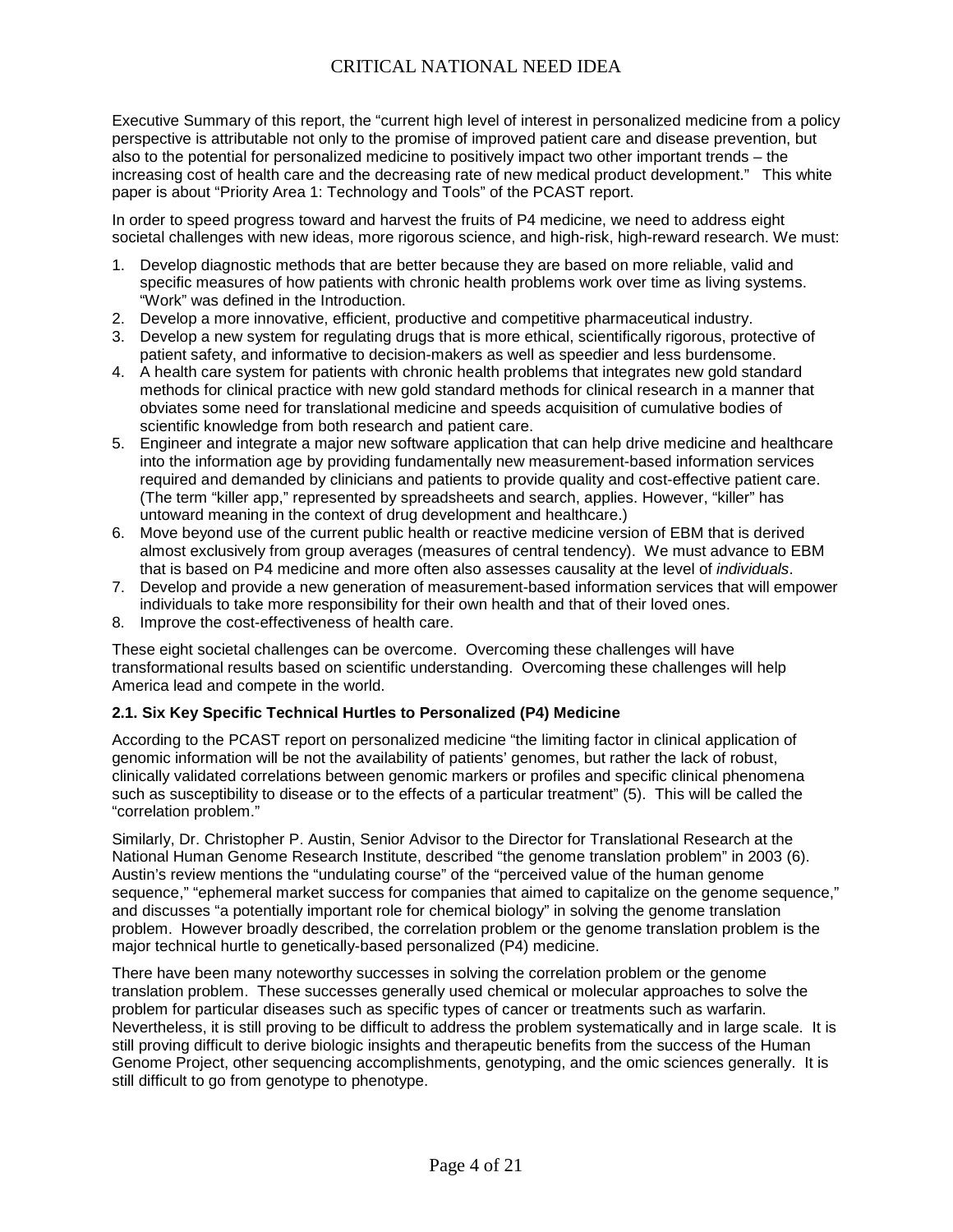This correlation problem or the genome translation problem appears to have three major discernable parts.

- 1. Means to genotype patients and perform genetic tests on patients
- 2. Reliable, valid, specific, detailed and comprehensive measures of how patients work which includes their functional phenotypes
- 3. Means to correlate or associate the genetic measures with the phenotypic measures.

Of these three, means to genotype patients and perform genetic tests on patients exist and are developing rapidly. Similarly, statistics appears to be well suited to associate or correlate genetic characteristics with other person or patient characteristics across large groups and populations of patients and people. In contrast, the missing ingredient for solving the correlation problem or the genotype translation problem appears to be reliable, valid, specific, detailed and comprehensive phenotypic *measures* of how individual patients work over time as "work" was defined in the Introduction. This white paper addresses this measurement problem by identifying and solving a nexus of six interrelated but discernable technical hurtles.

In preview, the first of these hurdles involves the non-specificity of many medical diagnoses. Hurtles 2 through 4 address fundamental problems that derive from using parallel-group, placebo-controlled RCT designs to evaluate treatments. In partial summary, using group comparisons and statistics to assess causality in heterogeneous groups of patients makes it difficult to target "the right dose of the right drug to the right patient…." This difficulty in turn derives from using statistics to account for measurement error while assessing causal relationships – Hurtle 5. Hurtle number 6 is excessive reliance on essentially timeless cross-sectional data, which includes pre- and post-treatment change scores, to assess causality.

These technical hurtles can be overcome by making better use of information in time ordered or time series data combined with software technology that measures how living systems work. The software described in this paper for measuring interactions-over-time can account for measurement error and causality for individuals without any averaging. This software, illustrated for one application in the Introduction, enables new RCT designs that assess causality for individuals instead of for groups. These six technical hurtles can be overcome as a set in the context of diagnosing patients with chronic and complex disorders as well as using drugs to manage or control such health problems.

1. Diagnoses of patients with chronic health problems are not sufficiently specific. This yields heterogeneous diagnostic and phenotypic groups of patients with labels such as hypertension, type 2 diabetes, fibromyalgia, depression and Alzheimer's disease. One problem is that such diagnoses are point diagnoses – diagnoses made from information gathered primarily at a particular point in time such as a clinic visit. As such, point diagnoses tend *not* to account for differences in dynamic mechanisms of how different patients work over time. To illustrate, patients can be hypertensive or depressed because of at least several different mechanisms or combinations of mechanisms. Similar point diagnoses that are due to different mechanisms could be expected to require treatments that work by different mechanisms. Increasing diagnostic group homogeneity will make it easier to identify specific genetic predictor profiles of various complex multigenic disorders. It appears as if progress in personalized (P4) medicine for some forms of cancer derives at least in part from improvements in diagnostic specificity.

2. Current first generation RCT designs assess causality by using statistical measures of central tendency and variability that are obtained from parallel groups. RCTs that use parallel groups to assess causality do *not* provide valid measures of how individual patients respond to treatments. Lack of measures of treatment response that are valid for individual patients makes it difficult to identify specific genetic predictors or predictor profiles of differential responses. Lack of valid measures of how individual patients respond to treatments is a technical hurtle when and to the extent that uncontrolled individual differences such as patient genotype, patient history and concomitant conditions such as additional treatments or other environmental exposures affect patient responses to treatments.

3. Current first generation RCT designs test hypotheses defined directly on health variables or changes in health variables. It is highly desirable for any particular RCT to test only one primary hypothesis with one statistical test in order to protect the meaning of the specified level of statistical significance. Testing primary hypotheses defined directly on health variables has a set of undesirable consequences. Such undesirable consequences have been illustrated by widely publicized drug development and regulatory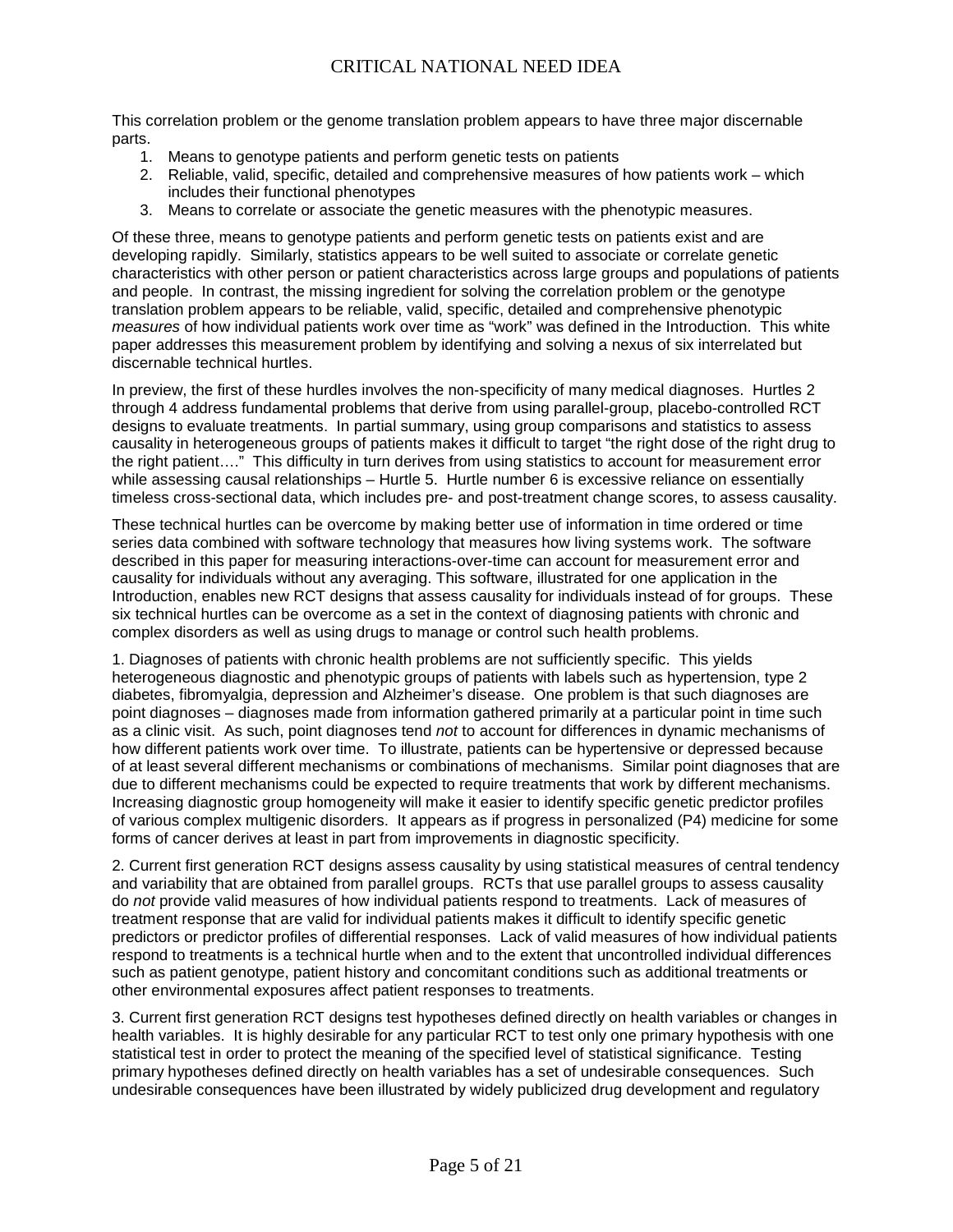failures such as Vioxx (Merck, pain), Bextra (Pfizer, pain) and torcetrapib (Pfizer, cholesterol management).

If primary hypotheses are defined on health variables to evaluate efficacy for a particular valued indication for drug use, then drug safety is neglected. If primary hypotheses are defined on health variables for safety, then efficacy and effectiveness are neglected. In contrast, integrated safety and effectiveness assessments in humans can begin from the first human tested.

If primary hypotheses are defined on specific health variables such as measures of pain or specific dependent laboratory variables such as cholesterol levels and treatments affect more than one specific variable, then treatment evaluations are not comprehensive of multiple treatment effects. If primary hypotheses are defined in terms of more comprehensive health measures such as those obtained with generic health status or quality of life questionnaires, then decision makers do not get the detailed information that they need to target drug development and use to the right patients.

Furthermore, it is difficult to integrate results from different RCTs that test primary hypotheses defined in terms of different health variables used to evaluate safety and effectiveness. Important decisions such as whether or not a drug should be approved remain excessively subjective and consensual. Another problem is that defining primary hypotheses on the wrong health variables often results in drug development and regulatory delays and failures.

The designers of RCTs that chose or otherwise decide to test primary hypotheses defined directly on health variables often are forced to make decisions about what health variables to test before they have good information about what and how health variables are affected by treatments. Drug development becomes like an exercise in trying to use a funnel upside down. This makes it hard to target the right drug to the right patient.

Problems that derive from defining primary hypotheses directly in terms of health or other dependent variables have become a formidable hurtle to identifying profiles of genetic characteristics that can be used to target the right drug to the right patient.

4. Current first generation placebo controlled RCT designs typically randomize patients to groups defined by different doses of the same type of treatment. This includes placebo as dose zero. Such RCTs are not designed to provide reliable and valid measures that can be used to identify optimal minimal doses for individual patients. An optimal minimal dose for an individual is the smallest dose that provides the most benefit relative to harm across all health variables that can be assessed repeatedly for that individual. This technical hurdle is a problem to the extent that genotype and other factors might affect optimal minimal doses. Failure to have reliable and valid measures of optimal minimal doses makes it difficult to identify genetic predictors of optimal minimal doses. This in turn makes it difficult to target the right dose of a particular type of drug to the right patient.

5. Statistics is the primary computational tool that has been used to account for measurement error. Statistics as a discipline appears to be best suited for time invariant independent variables and measurements that are independent because they are obtained from different subjects. Accordingly, the primary means for increasing statistical power in parallel group RCTs has been to increase patient sample size requirements. This becomes a major technical hurdle for P4 medicine when there is need to access causal relationships as in RCTs. It becomes more difficult to obtain large patient sample sizes as diagnostic specificity increases. It appears as if reliance on statistics to account for measurement error has been a major technical barrier to assessing causality for individuals and making more use of time series data as in RCTs.

6. Many scientific investigations including many RCTs use essentially timeless cross-sectional data, which includes change scores. Cross-sectional data provide only a small amount of information per variable per individual. Information-poor cross-sectional data appears to be especially troublesome when there are large numbers of variables as with microarrays and there is need to assess how variables interact over time to understand how individuals work over time. In contrast, time ordered data or time series for *both* independent and dependent variables can provide orders of magnitude more information, compared to cross-sectional data. This additional information can be of great value when there is need to understand:

• Temporal dynamics, mechanisms, and how individual living systems work over time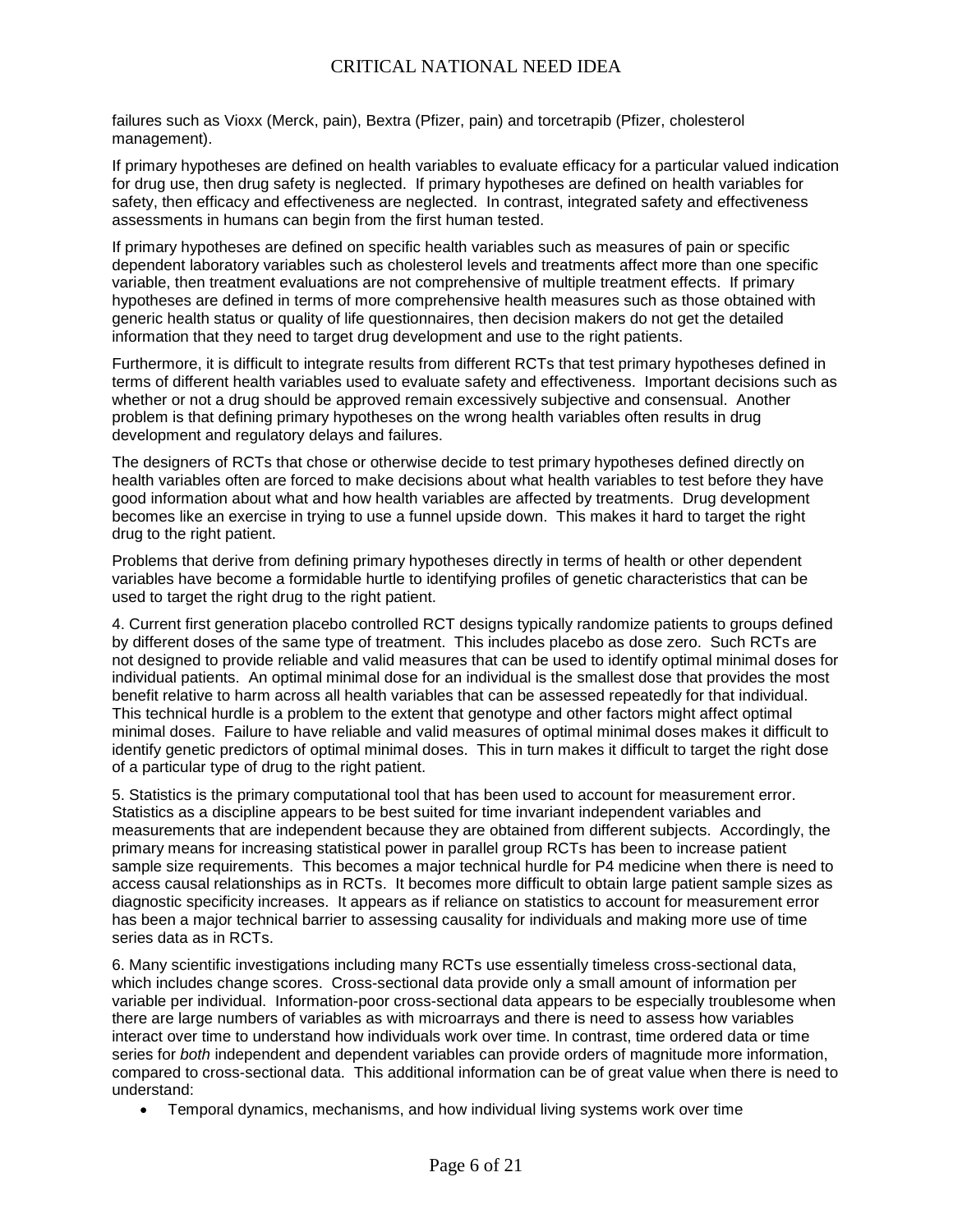- Signaling networks
- Long term trends such as disease progression and spontaneous recovery and how to separate shorter term treatment effects from long term trends
- Temporal phenomena such as episodes of events as well as delays and persistencies as of treatment effects
- Other time dependent phenomena such as development, adaptation, and aging.

Furthermore, use of independent variable time series in combination with dependent variable time series is the basis for overcoming all five of the previous technical challenges. To illustrate, this makes it possible to:

- Improve diagnostic specificity of how individuals work over time
- Exercise randomized experimental control and assess causality over time for individuals
- Measure and test the benefit/harm of treatments, thereby reducing the dimensionality of treatment evaluation problems from one dimension for each health variable that might be affected by treatment in a beneficial or harmful manner to one dimension of overall benefit/harm
- Identify optimal minimal doses starting at the level of individual patients
- Increase the reliability of treatment evaluations for individual patients thereby increasing statistical power when there is need to make statistical inferences from groups to populations. Statistical power *can* be increased with established measures of health that have limited reliability without increasing the number of subjects and without averaging any of the data used to assess causality.

Time series data make it possible to compute more reliable, valid, specific, detailed and comprehensive measurements of how individual living systems work over time. This in turn will make it easier to identify "robust, clinically validated correlations between genomic markers or profiles and specific clinical phenomena such as susceptibility to disease or to the effects of a particular treatment" as described in the PCAST report on personalized medicine. This can make it easier to speed progress toward solving the genome translation problem and to translate genotypes into phenotypes.

Technical hurtles have created economic hurtles. This set of six technical hurtles accounts for much of the high cost of drug development. A commonly used figure for the cost of developing a single marketed drug is 802 million in 2000 dollars (7). More recent estimates are higher. Much of this cost appears to derive from trying to develop specific drugs for broad classes of heterogeneous patients in order to develop blockbuster products with annual sales of over \$1 billion in order to pay for the high costs of developing drugs with conventional measures and inefficient experimental designs.

The six technical hurtles identified in this section are *root causes* for many problems that society is having with drug development, drug regulation and healthcare. These root causes are based on fundamental technical limitations of conventional measures and experimental designs. However, these six technical hurtles are seldom recognized and have never been adequately addressed.

In contrast, factors such as drug utilization review, generic competition, managed care organization bidding, therapeutic substitution, and drug reimportation often are identified and presented as being major sources of difficulty for the pharmaceutical industry. In addition, there is increasing pressure for the pharmaceutical industry to deliver high-value therapeutic agents. However, all these appear to be reasonable economic conditions and expectations – not root causes for difficulty.

Much of this section can be summarized briefly – time matters. Cross-sectional data and change scores are old standbys. However, these simply do not provide enough of the right kind of information to understand how living systems work over time. Without such information, it has been difficult to identify genetic and other predictors of diseases, responses to different types of treatment and optimal minimal doses. This has been and continues to be a major impediment to P4 medicine.

All six technical hurtles are actionable now. However, action on such observations requires fundamental innovation in prevailing traditional scientific standards for peer-review and government regulation. Government action is needed now.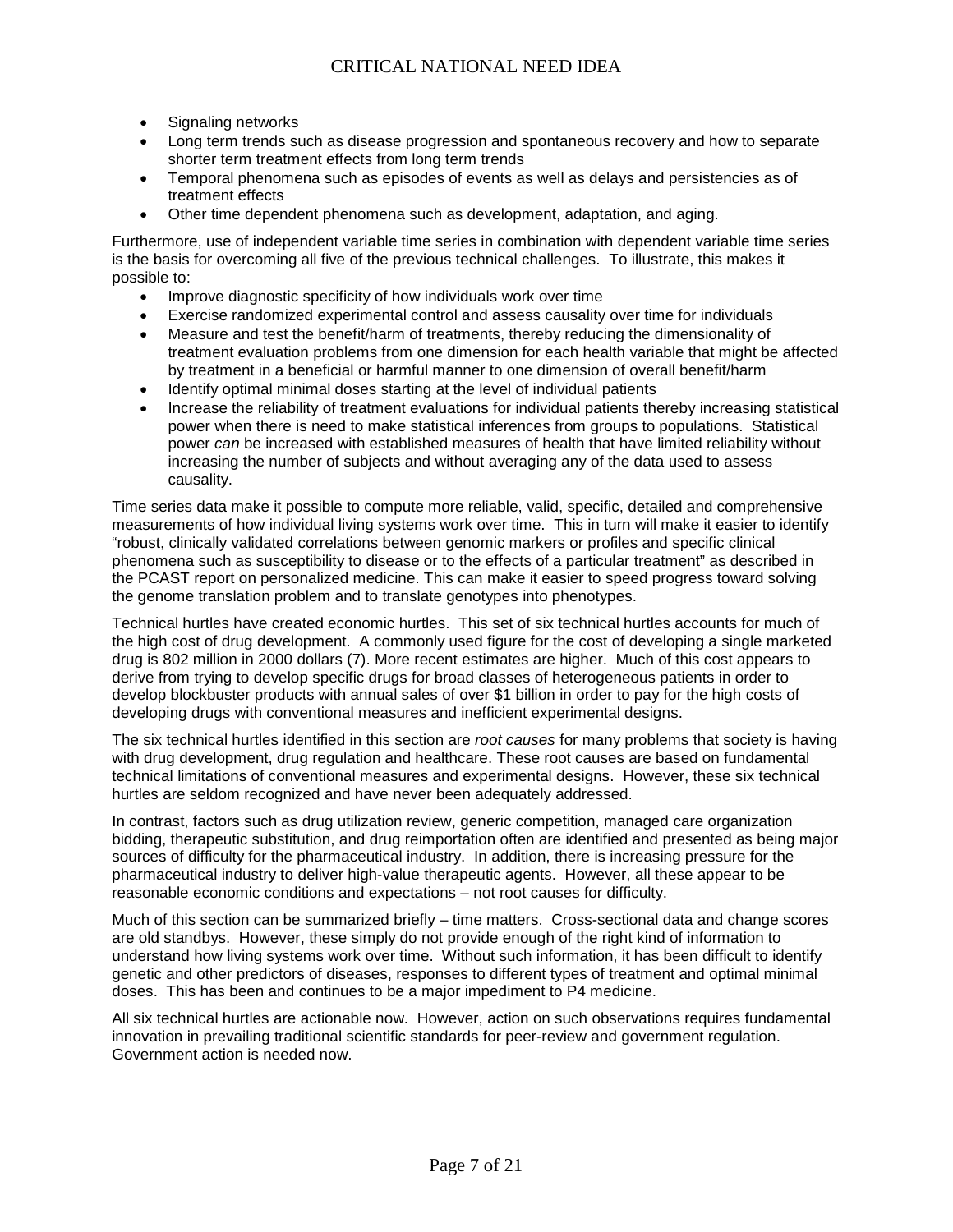#### **3. The Need for Government Support – Scientific Standards for Peer-review and Government Regulation Must Change**

The PCAST report on personalized medicine refers to problems that affect policy such as "the increasing cost of health care and the decreasing rate of new medical product development." Related problems involve drug induced patient morbidity and mortality, product failure, drug safety problems, legal liability, job losses, high and growing costs of drug development, economic disruption, and lost productivity that threaten loss of American leadership and competitiveness in the world. Data and other evidence involving these problems are striking, abundant, and well known. This evidence will not be detailed here.

In contrast, the root causes of these problems, which were identified and discussed in the previous section, apparently are not being recognized and addressed in accord with their importance. Instead, it appears as if current scientific standards for peer-review and government regulation are perpetuating and sustaining these problems. In general, these problems involving drug development, drug regulation and healthcare derive from excessive reliance on cross-sectional data and statistics to investigate causality and to account for measurement error.

This paper is about innovative measurement technology that can speed progress towards P4 medicine and help overcome the eight societal challenges identified in section 2. However, this measurement technology is disruptive. To illustrate, the FDA is charged with helping to assure that drugs are safe and effective. The FDA could require pharmaceutical companies to measure and test the benefit/harm of treatments used to manage or control chronic health problems. However, conventional RCT designs do *not* measure and test the benefit/harm of treatments. Instead, they typically perform statistical tests on health variables; changes in health variables; or dependent variables that are predictive of sentinel health events such as heart attack, stroke or death. As mentioned in the Introduction, the basic technology for measuring and testing the benefit/harm of pharmacotherapy was demonstrated and published in 1992.

Conventional parallel-group, placebo-controlled RCT designs are *not* beyond reproach. To illustrate, epidemiologists often address confounding. For example, it would *not* be acceptable to attribute lung cancer to vinyl chloride exposure without accounting for smoking history, a known risk factor for lung cancer. Confounding or mixing up the effects of vinyl chloride and smoking history might lead to erroneous conclusions. Science that confounds is *not* rigorous science.

RCTs are not always feasible or ethically acceptable as with the lung cancer example. However, RCTs are feasible and required in drug development and regulation. These RCTs do *not* commit the *particular type* of confounding that was just illustrated for lung cancer because RCTs exercise randomized experimental control over independent variables.

However, conventional RCTs do commit four other types of confounding listed below. These four types of confounding derive from the fact that conventional RCTs exercise randomized experimental control *across individuals* in groups with cross-sectional data. These four types of confounding can be avoided when drugs are developed and used to manage and control chronic health problems because randomized experimental control *can* be exercised instead *over time with time ordered data about particular individuals*. This difference makes a difference for P4 medicine.

The convention of assessing causality with randomized parallel groups has strong support from the Consolidated Standards of Reporting Trials (CONSORT) group (8). The CONSORT group standards are largely supported by academics, publishers, and those who fund research world wide. These standards are "aimed at first reports of two-group parallel designs." The CONSORT group does focus on preparing and reporting for RCTs. Apparently, it is presumed that "two-group parallel designs" represent the best that science can offer.

However, conventional parallel-group RCT designs lead to four types of confounding that are different from the type of confounding that was illustrated above for lung cancer. These four types of confounding derive most directly from three of the six key technical hurtles identified in section 2.1.

1. RCT designs that randomize patients to different groups to assess causality as described for technical Hurtle 2 *confound individuality with measurement error*. In other words, such designs relegate individual differences, including differences that derive from genetic heterogeneity, into the error terms of statistical models. Genetic differences lead to noise. Mixing up genotype with measurement error can be expected to be a problem whenever there might be reason to suspect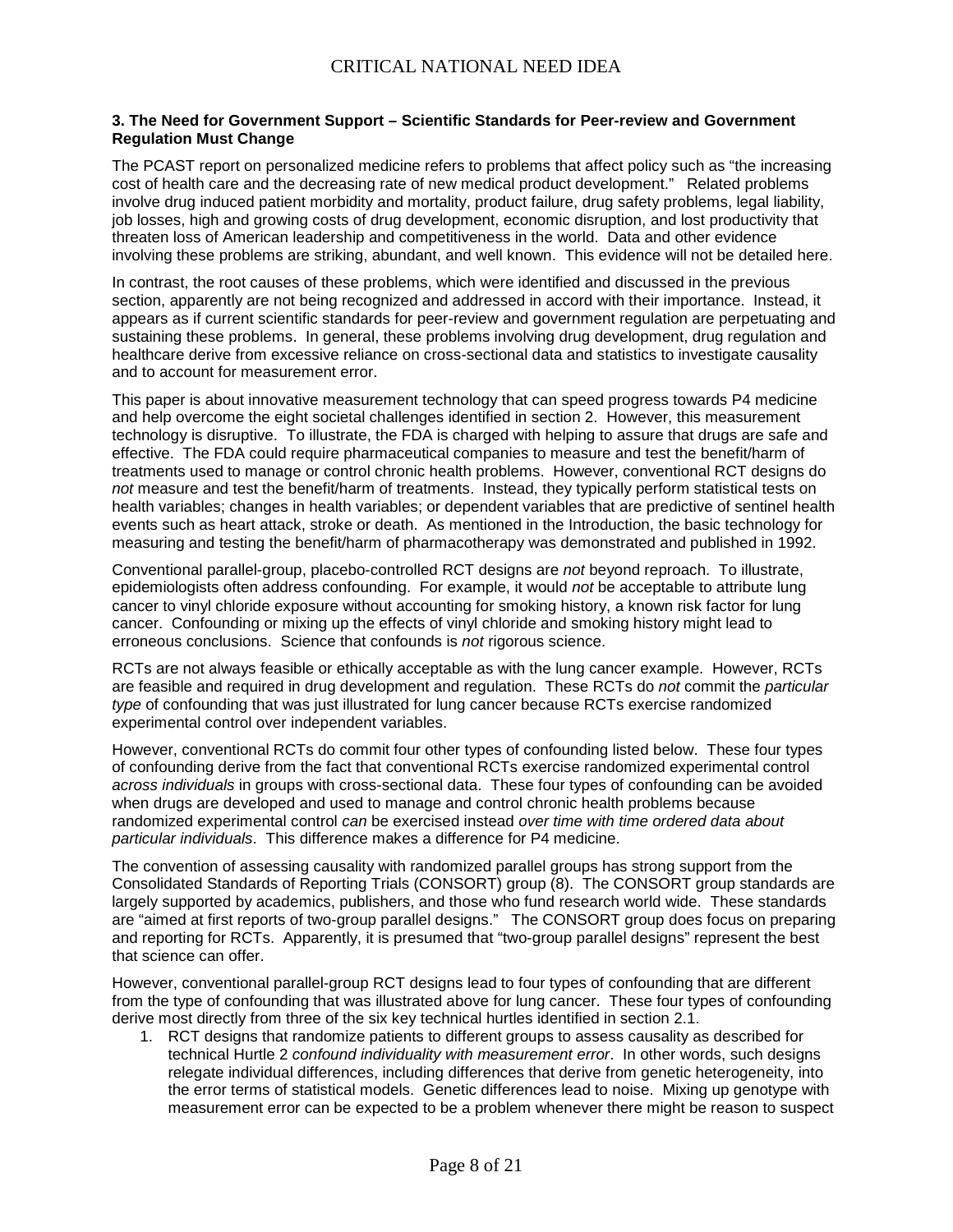that genotype might affect treatment response. Conventional group RCTs are *not* designed to account for individuality. This becomes a major barrier to P4 medicine.

- 2. Placebo-controlled, parallel-group RCT designs *confound true responders to active treatment with patients on active treatment that would have responded to placebo*. This yields heterogeneous groups of responders. Again, it is difficult to identify specific genetic predictors of heterogeneous phenotypic groups.
- 3. RCT designs that randomize patients to different groups defined by different types of treatment in essentially the same way that patients are randomized to different types of treatment *confound dose with type of treatment*. This leads to the problems and missed opportunities identified in technical Hurtle 4. For example, it becomes difficult to get doses right.
- 4. RCT designs that perform statistical tests on health variables or changes in health variables *confound treatment effects and how they are valued* as identified in technical Hurtle 3. For example, this is a major cause of drug safety problems.

All four types of confounding impede scientific investigations of how genotypic differences affect and predict phenotypic responses to treatments. Such confounding contributes to the correlation problem or the genome translation problem. Such confounding makes it difficult to target "the right dose of the right drug to the right patient…."

The 1992 publication mentioned in the introduction did not commit any of these four types of confounding. This publication demonstrated a solution, albeit with mock data.

All four types of confounding can be overcome when drugs are developed, used, and evaluated for chronic health problems. This solution to these four types of confounding and the problems involving drug development, drug regulation and healthcare that were mentioned above does involve *more* use of:

- Data (time series for both independent and dependent variables to assess causality instead of or in addition to cross-sectional data and group comparisons)
- Randomized experimental control exercised over time instead of or in addition to across individuals
- Software that runs on computers and thereby embodies operational, transparent, and objective scientific definitions that need to be and can be specified in advance when testing hypotheses
- Measurement (benefit/harm scores and other measures of interaction-over-time).

This paper *is* about a scientific and technical solution. The primary hurtles to P4 medicine are no longer scientific or technical.

Speedy progress towards P4 medicine and success in meeting the eight societal challenges does appear to require that standards such as those advanced by the CONSORT group be challenged. The academic, industrial, venture capital, and economic development communities as well as the FDA have shown little interest in challenging the CONSORT group standards. It does appear as if government must mount this challenge as through high-risk, high-reward research that could be organized and supported through NIST and TIP.

The U.S. government has made considerable efforts to address certain problems involving drug development, drug regulation and healthcare that were referred to at the beginning of this section. However, none of these efforts appear to adequately recognize or address any of the six technical hurtles identified in section 2.1 or the four types of confounding in conventional RCT designs that derive from such hurtles and were identified above in this section. The following is a sampling of such government efforts, starting with the FDA.

FDA's own Science Board said "FDA's evaluation methods have remained largely unchanged over the last half century" (9). Current standards for RCT design largely predate modern genomics. It might *not* be possible to speed progress toward P4 medicine based on 21<sup>st</sup> Century genomics with 20<sup>th</sup> Century RCT designs.

The FDA has made considerable efforts to address certain problems. Some of its efforts derive from its own white paper: "Innovation or Stagnation – Challenge and Opportunity on the Critical Path to New Medical Products," which was published in 2004 (10). In this document the FDA states: "Not enough applied scientific work has been done to create new tools to get fundamentally better answers about how the safety and effectiveness of new products can be demonstrated in faster time frames, with more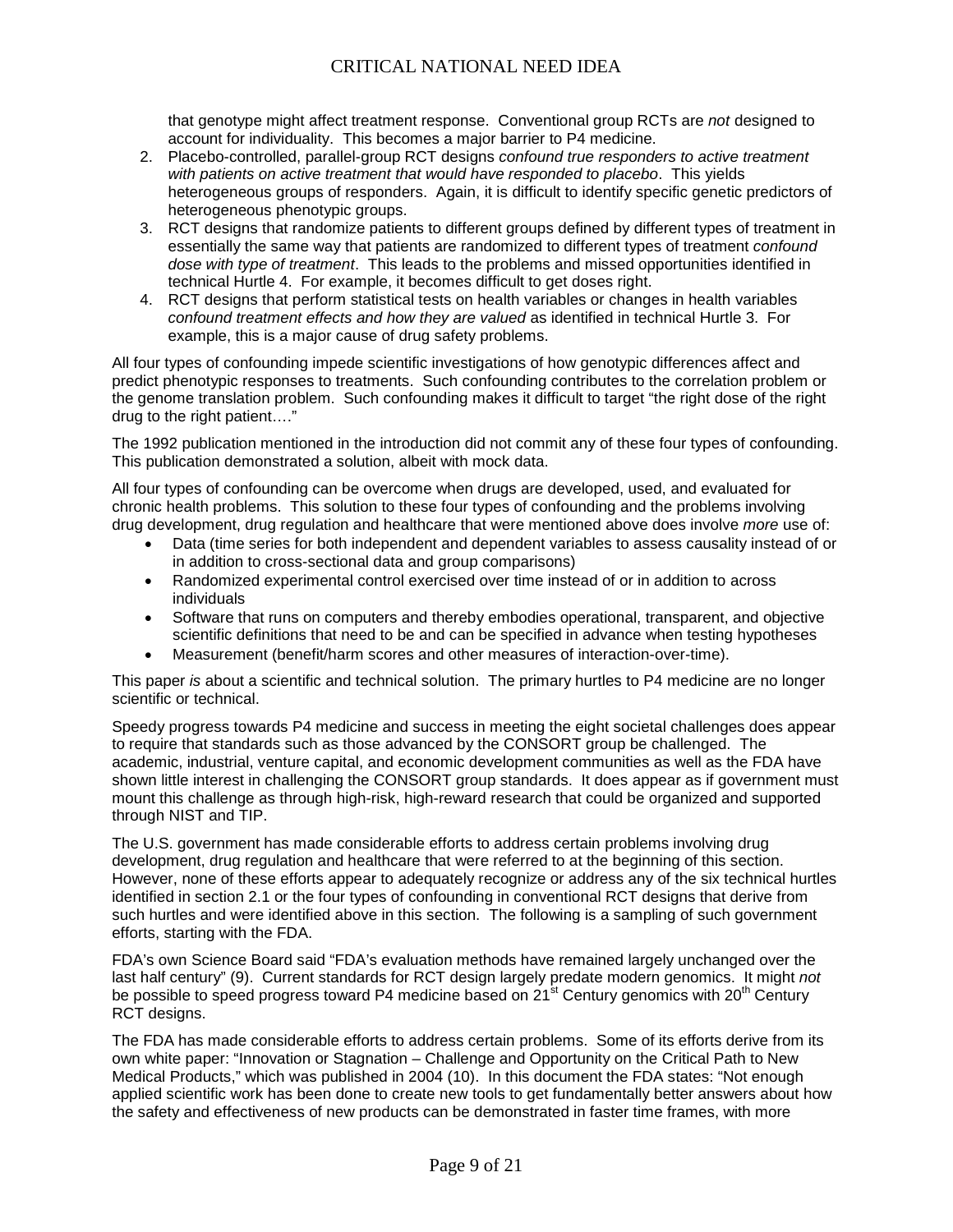certainty, and at lower costs…. A new product development toolkit – containing powerful new scientific and technical methods such as animal or computer-based predictive models, biomarkers for safety and effectiveness, and new clinical evaluation techniques – is urgently needed to improve predictability and efficiency along the critical path from laboratory concept to commercial product. We need superior product development science to address these challenges." Although the FDA has made some progress since 2004, it apparently has yet to challenge the status quo with respect to RCT design in a manner that addresses specific technical hurtles and types of confounding identified in this paper.

The FDA established the Critical Path Initiative in response to its own white paper (11). The FDA released its Critical Path Opportunities List in March, 2006 (12). It has 76 projects in six broad topic areas. According to its press release, "FDA's outreach efforts uncovered a consensus that the two most important areas for improving medical product development are biomarker development (Topic 1) and streamlining clinical trials (Topic 2)."

With respect to biomarkers, high or elevated blood pressure is a rather good and widely recognized predictor of increased risk of heart attack, stroke and death. Nevertheless, the three high profile product and drug development failures that were mentioned above (Vioxx, Bextra and torcetrapib) apparently involved, to some extent, increases in blood pressure. Unless new predictive biomarkers are used in better RCT designs, biomarkers alone are not apt to spur substantial progress along the critical path.

Topic 2 in FDA's Opportunities List is "streamlining clinical trials." Now the FDA is supporting the Clinical Trial Transformation Initiative (CTTI), which appears to be placing some effort on personalization (13). However, CTTI appears to focus on "streamlining." This focus on streamlining does not appear to challenge the status quo or CONSORT group standards with respect to RCT design and reporting.

More recently, Janet Woodcock M.D., Director, Center for Drug Evaluation and Research of the FDA, presented "Personalized Medicine(s): Progress and Prospects" at a meeting entitled "Creating Value Through Personalized Medicine," which was sponsored by the Personalized Medicine Coalition and held on January 27, 2009 (14). Dr. Woodcock identified many signs of progress, acknowledged that "biomedicine is now positioned to enter a new era," noted that "the major mechanism for translating these insights into products that can provide health benefits is itself unhealthy," and did note the requirement for "a change in culture of many participants." However, Dr. Woodcock did not appear to address the six technical hurtles in section 2.1 or the four types of confounding in RCTs that were identified in this section.

Here are some initiatives outside the FDA that could affect drug development, drug regulation and healthcare. One of these has been the Small Business Innovative Research (SBIR) program (15). This program has funded much innovative research. However, it appears to use rather traditional peer-review as represented by the CONSORT group standards and does not appear to be intended to lead changes in scientific culture. Furthermore, the future of SBIR appears to be in jeopardy.

"The NIH Roadmap for Medical Research was launched in September, 2004 to address roadblocks to research and to transform the way biomedical research is conducted by overcoming specific hurdles… (16). However, the NIH Roadmap does not appear to address adequately any of the six technical hurtles identified in section 2.1.

The NIH has funded integrative biomedical informatics, which is highly relevant to this white paper (17). Data integration is important. However, integration alone might not be sufficient to solve the correlation problem or the genome translation problem as these problems were described at the beginning of section 2.1. In contrast, this might require more time series in combination with a measurement technology for converting data into scientific understanding of how living systems work. Data integration alone does not address the six technical hurtles or the four types of confounding.

On March 4, 2009 the NIH announced the NIH Challenge Grants in Health and Science Research as part of the American Recovery & Reinvestment Act of 2009 that would focus on "specific knowledge gaps, scientific opportunities, new technologies, data generation, or research methods…" (18). It is not yet clear if this program would be open to or most suitable for the type of measurement technology that is described by this paper.

Perhaps more generally than government involvement, the science community does not appear to recognize that there almost certainly are major problems with conventional parallel-group RCT designs.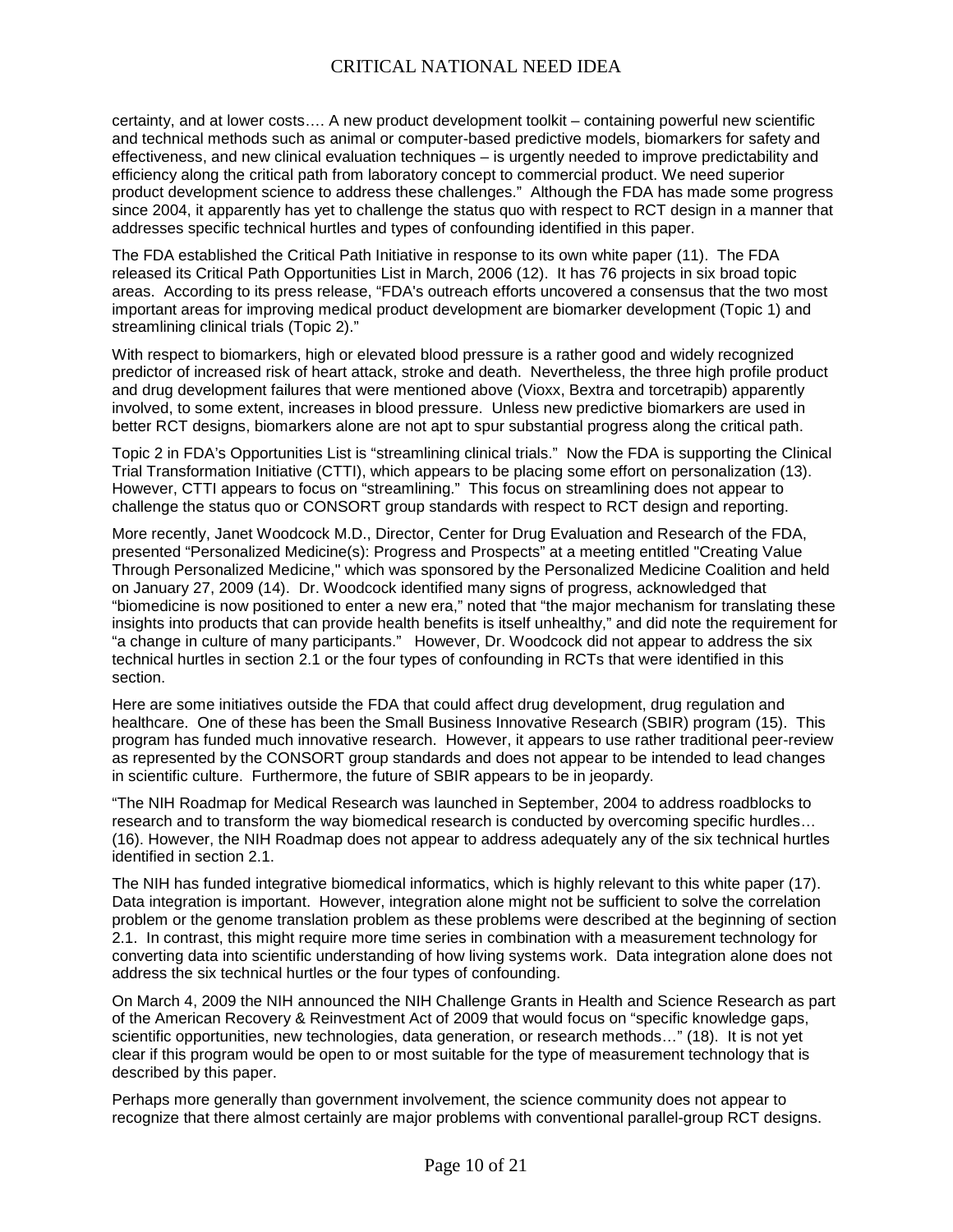To illustrate, a recent *Science* magazine cover story entitled "Clinical Trials and Tribulations" shows a man in a white coat pushing a big pill up a big hill of paperwork in a manner reminiscent of the myth of Sisyphus (19). Paper work is a problem. However, the *Science* cover story does *not* seem to make any mention of fundamental methodological problems such as the four types of confounding in conventional RCT designs. This cover story does not challenge the status quo enough.

It appears as if standards such as the CONSORT group standards have created social inertia. The U.S. also has shown social inertia towards adopting the metric system despite considerable advantages to going metric. Social inertia might also affect the science community and make it difficult to recognize and appreciate innovative solutions that challenge traditional peer-review and deeply established government regulations.

There may be no good substitute for investigating individuals scientifically as proposed in this white paper, at least with respect to P4 medicine and the eight societal challenges identified in section 2.

U.S. competitiveness in the world is at risk. Key pieces of a solution are largely in place – the omic sciences, the internet, and substantial computing capacity. Furthermore, the 1992 publication and two issued software patents that address these eight societal challenges are public to the world.

#### **4. The Potential Measurement and Technical Solution**

Measurement is of critical importance to science and commerce. Some measures such as weight, length, and time are fundamental. In contrast, derived measures such as density and electrical resistance are more abstract or conceptual. Derived measures are obtained from more fundamental measures as by computation.

Measures of interaction-over-time are an innovative class of derived measures that are computed from data obtained with other measures. Given the critical importance of measures, NIST has made great efforts to help assure that measures are clearly specified, precise, and standardized.

New measures have a history of spurring progress in science and commerce. This section introduces new measures that have the potential to speed progress in overcoming the eight societal challenges identified in section 2 by helping to enable and apply a P4 approach to medicine. More specifically, the measures introduced here are the "reliable, valid, specific, detailed and comprehensive measures of how patients work" that were identified in section 2.1 as being the "missing ingredient" for solving the correlation problem. These are the phenotypic measures that can be "correlated" with the genomic markers or profiles to solve the genome translation problem.

To illustrate, suppose that a distribution of benefit/harm scores for many patients has a multimodal distribution and that the patients have been genotyped. Statistics could be used to correlate patients in the different modes with potential genomic markers. (Benefit/harm scores were mentioned in the introduction and described more fully below.)

This white paper is about using time ordered data *collected over time* to measure *interactions-over-time* that describe and help predict how systems such as living systems *work over time*. Measures of interaction-over-time can be used to describe and help predict how systems work as "work" was defined in the Introduction.

The Appendix illustrates measurement of interactions-over-time in the context of P4 medicine together with an overview of the algorithm for computing such scores. The Figure in the Appendix is an extension of the figure, familiar in systems biology, which has nodes for elements and edges for interactions. Dr. Hood showed such a figure at NIST. This white paper is about methods and systems to apply computation to time ordered repeated measurements data about nodes to measure the edges or interactions.

Please note that the term "interaction-over-time" is being used to identify interactions over time that are being measured between independent or predicted variables and dependent or predicted variables. In contrast, "interaction" often is used to describe how two or more independent variables such as drugs or proteins interact. In contrast, this measurement system uses Boolean independent events defined across levels of two or more independent variables. Similarly, it defines Boolean dependent events to address phenomena such as syndromes.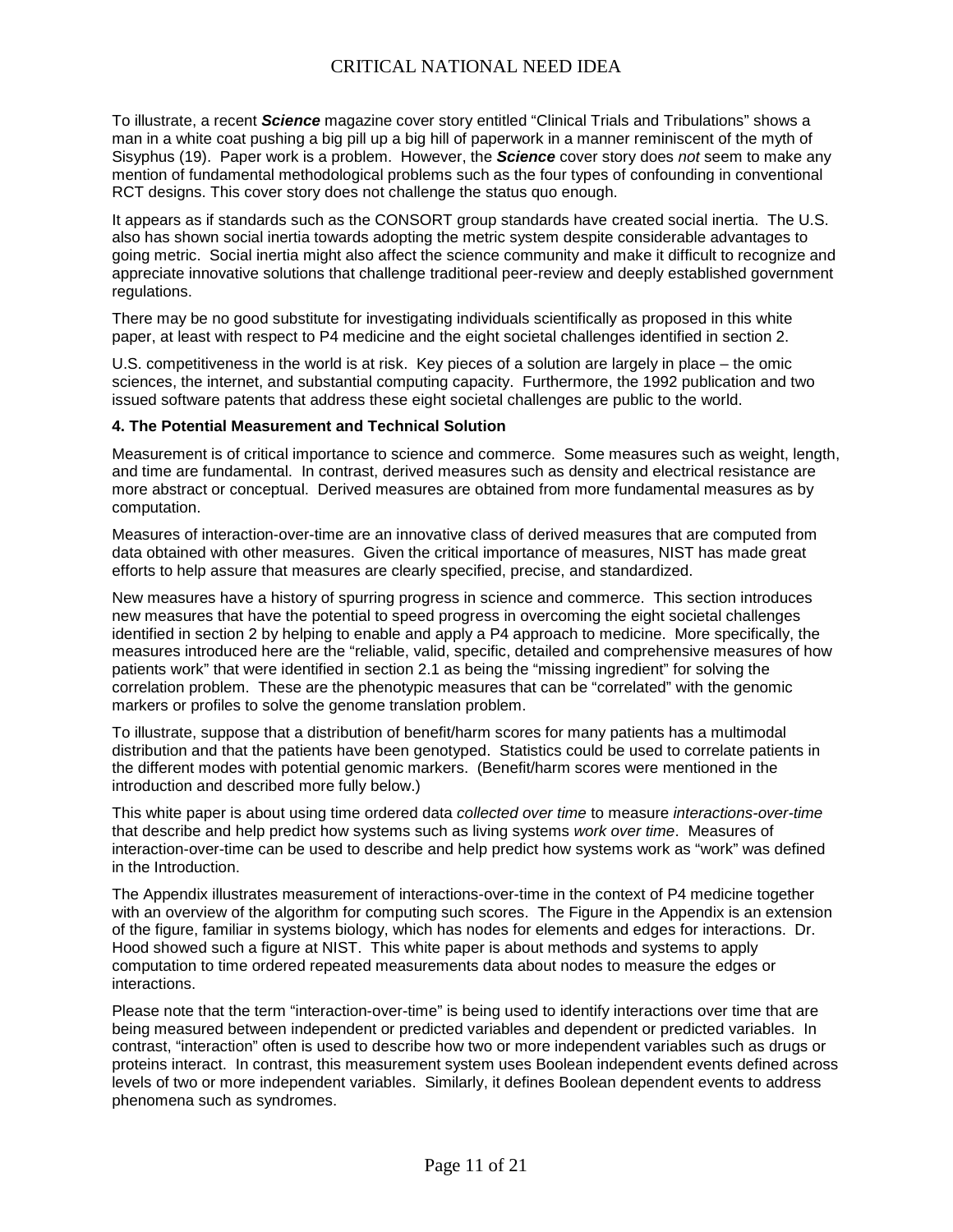There appears to be *no other method or system* for measuring interactions-over-time that has the range of capabilities, applications, and uses as the system introduced here. These capabilities derive from what appears to be an important innovation. Information in each time ordered series of repeated measurements with more than two different values is converted into a *set* of dichotomous series before measuring interactions-over-time. Each dichotomous series can have a maximum of only two values, 0 and 1. It appears as if this conversion can be done without loss of information if the set of dichotomous series has a sufficient number of members. The resulting representation of information in the independent and dependent variables is digital.

According to Dr. Hood's presentation at NIST, digitalization of biology and medicine is a "revolution that will transform medicine even more than digitalization transformed information technology and communications." From this statement it is surmised that genomic information in DNA essentially is digital and that learning to use this digital information will transform biology and medicine.

This white paper takes the position that digitalization must go a step further. In order to capitalize on the digital information in DNA in a speedy manner, it might also be necessary to convert information in the environment of DNA into digital information – at least with respect to how individual systems work as "work" was defined in the Introduction. The inventor of this measurement technology and the first author of the 1992 publication, which was mentioned in the Introduction, happened upon this realization in a different context long before DNA was decoded.

The Introduction included this, which applies for each individual patient. "Benefit/harm can be investigated as a function of dose for each health variable and across all health variables combined. Benefit/harm can be investigated as a function of any delay of treatment effects." Such capabilities derive from digitalization. The current software can investigate up to eight so-called analysis parameters simultaneously for each pairwise interaction-over-time between one independent variable and one dependent variable. These are level of the independent variable and level of the dependent variable (both required) as well as two parameters to define episodes of independent events, two parameters to define episodes of dependent events, delay of action and persistence of action. Benefit/harm can be investigated as functions of any and all of them.

The proposed measurement system has many additional desirable features. Furthermore, the system is basically simple in that it is comprised of a set of old and well known computational tools used in an innovative manner. The system is fundamentally stochastic in that it uses probabilities. Moreover, the system is amenable to various extensions once the basic principles of the system are understood.

It is critically important to distinguish the innovative measures presented here from statistical measures of correlation or association. These innovative measures were invented specifically for time ordered data for two or more variables. In contrast, statistical measures tend to be best suited for cross-sectional data. Repeated measurements tend to exhibit auto-correlation or serial dependency in a manner that appears to be problematic for statistics. Although statistical measures have been applied to time series data, such measures appear to be severely limited at least in comparison to the capabilities of the current measurement system.

To distinguish further, statistics is taken to be best suited for describing groups and making inferences from samples of individuals to populations of individuals. In contrast, the proposed system is specifically designed for measuring interactions-over-time from data about only one individual. This measurement system can be used to investigate causality for individuals.

In contrast, statistics appears to have important limitations both for investigating causality for individuals and for heterogeneous groups such as groups made up of patients with different genotypes and histories. However, benefit/harm scores and other measures of interaction over time from two or more individuals appear to have good properties for statistical analysis of such scores.

Here is some additional information about the measurement solution to the genome translation problem. Measures of interaction-over-time are computed from time series data for at least one independent variable and one dependent variable about one individual. Types of individuals can vary hierarchically with respect to inclusiveness as from cells, organs, organ systems, people or patients, societies and economies, collective entities such as populations investigated as wholes without sampling of individuals that are part of the collective, and Earth's biosphere. Interactions can be investigated between sets of independent variables and sets of dependent variables to help address complexity.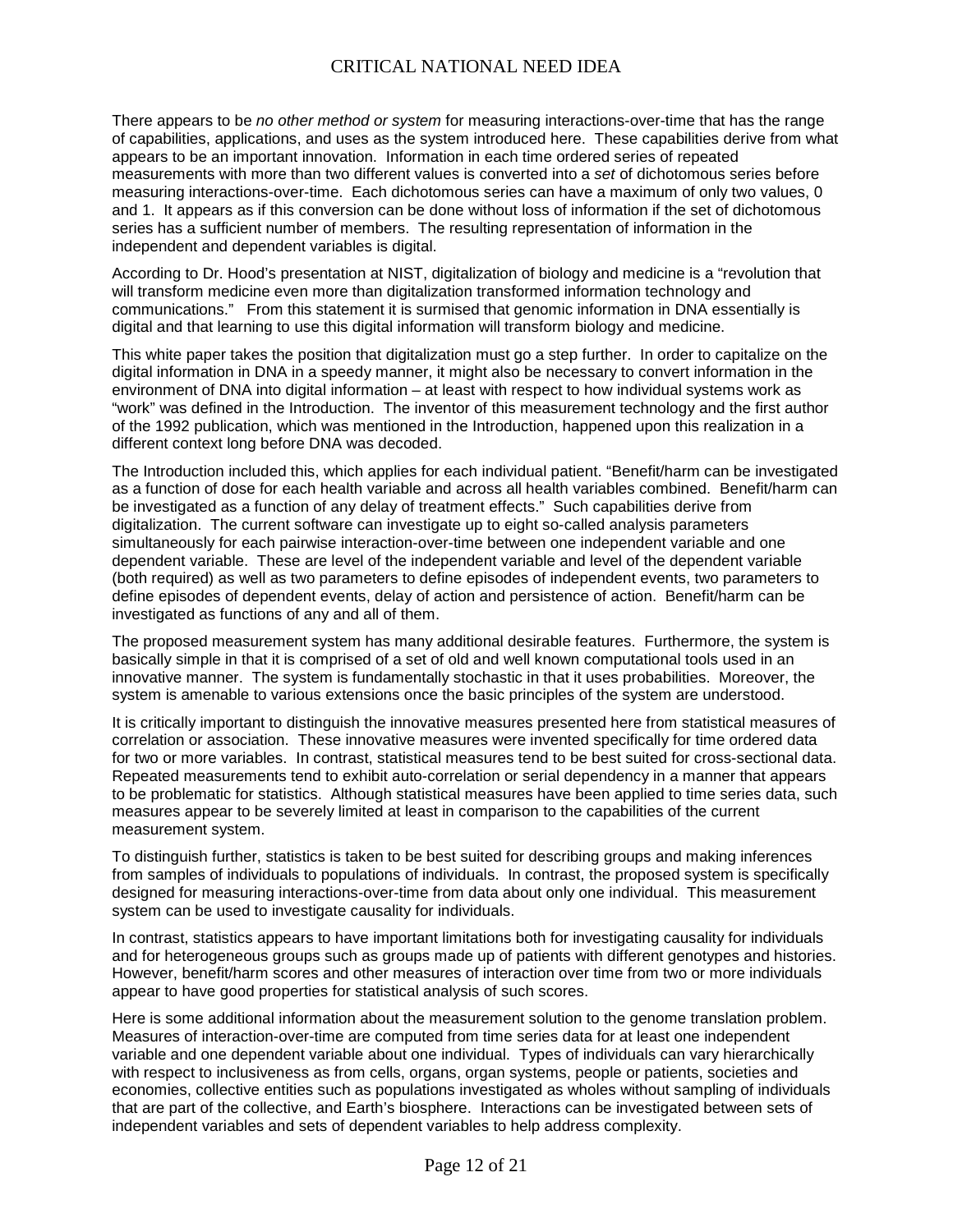Time series are defined here to be comprised of two or more repeated measurements of all independent and dependent variables, generally all at the same times. It general, the measurement system introduced here would be inferior to change scores when there are only two repeated measurements. The advantages of this system tend to increase rapidly as investigators advance upward from three to more repeated measurements. The measurement system can accommodate at least hundreds of repeated measurements.

Repeated measurements should be equally spaced in time when there might be need to investigate temporal phenomena such as any episodes of events as well as any delays and/or persistencies of action of independent time series on dependent time series. Such capabilities are of particular value when there is need to investigate the temporal criterion of causal relationships with non-experimental data. The roles that time series play as independent and dependent variables can be switched for exploratory investigations and mining of non-experimental data for information. Temporal resolution can vary from fractions of a second to minutes, hours, days, months, years or more depending on data collection capabilities and the demands of the problem being investigated.

More specifically, measures of interaction-over-time measure the direction, amount and strength of evidence for interaction, association or correlation over time. Positive scores indicate that higher levels of an independent variable are associated with higher levels of a dependent variable. Negative scores are vice versa. Scores that quantify the amount of evidence for an interaction-over-time can increase in magnitude indefinitely with the number of repeated measurements.

Each score that measures the amount of interaction-over-time is one score from a distribution of potential scores, defined by the data in combination with a scoring protocol, which has a mean of 0 and a standard deviation of 1 unless 0 is the only potential score because of no variation in the independent time series, the dependent time series, or both. In general, amount type measures would be considered the primary scores in the measurement system. In contrast, measures of strength of interaction-over-time can be in the range of plus or minus 1 inclusive. Strength type measures are computed from amount type measures. Accordingly, the system can make distinctions such as having little evidence for a strong interaction-over-time, much evidence for a weak interaction-over-time, and much evidence for a strong interaction-over-time.

Benefit/harm scores, mentioned in the Introduction, are a subclass of measures of interaction-over-time that will become critical for much of drug development, drug regulation and healthcare as we move toward P4 medicine. Benefit/harm scores are measures of interaction-over-time for which the positive or negative signs are reversed if necessary in accord with the directionality of dependent or health variables. This is illustrated in the context of cholesterol management. If higher levels of LDL are considered to be unfavorable, then a negative measure of interaction-over-time between drug dose and LDL would become positive. In contrast, if higher levels of HDL were considered to be favorable, a positive interaction-over-time between drug dose and level of HDL would remain positive also to indicate benefit. The rule for negative benefit/harm scores is vice versa.

One way to help determine the directionality of dependent laboratory variables such as protein levels would be to measure interactions-over-time between laboratory variables and health variables. Another way is to investigate how measures of interaction-over-time that are obtained from many patients predict sentinel health events such as heart attack, stroke or death.

Benefit/harm is a *unitary dimension* that can be used to evaluate beneficial and harmful drug effects with respect to multitudes of health variables using the same metric. Thus the dimensionality of treatment evaluation problems can be reduced from one dimension for each health variable to just one dimension that unifies beneficial and harmful effects across many health variables. Safety evaluations and effectiveness evaluations can be integrated scientifically.

Benefit/harm scores can be computed using planned doses as randomized to different periods of time using intent-to-treat type analyses. However, benefit/harm scores also can be computed after substituting actual doses or blood levels of drug for planned doses in order to conduct exploratory analyses. This helps illustrate the capabilities of the measurement algorithm. The time series for both independent and dependent variables can vary and fluctuate in level over time in essentially any way. To further illustrate, this algorithm has been applied to economic time series.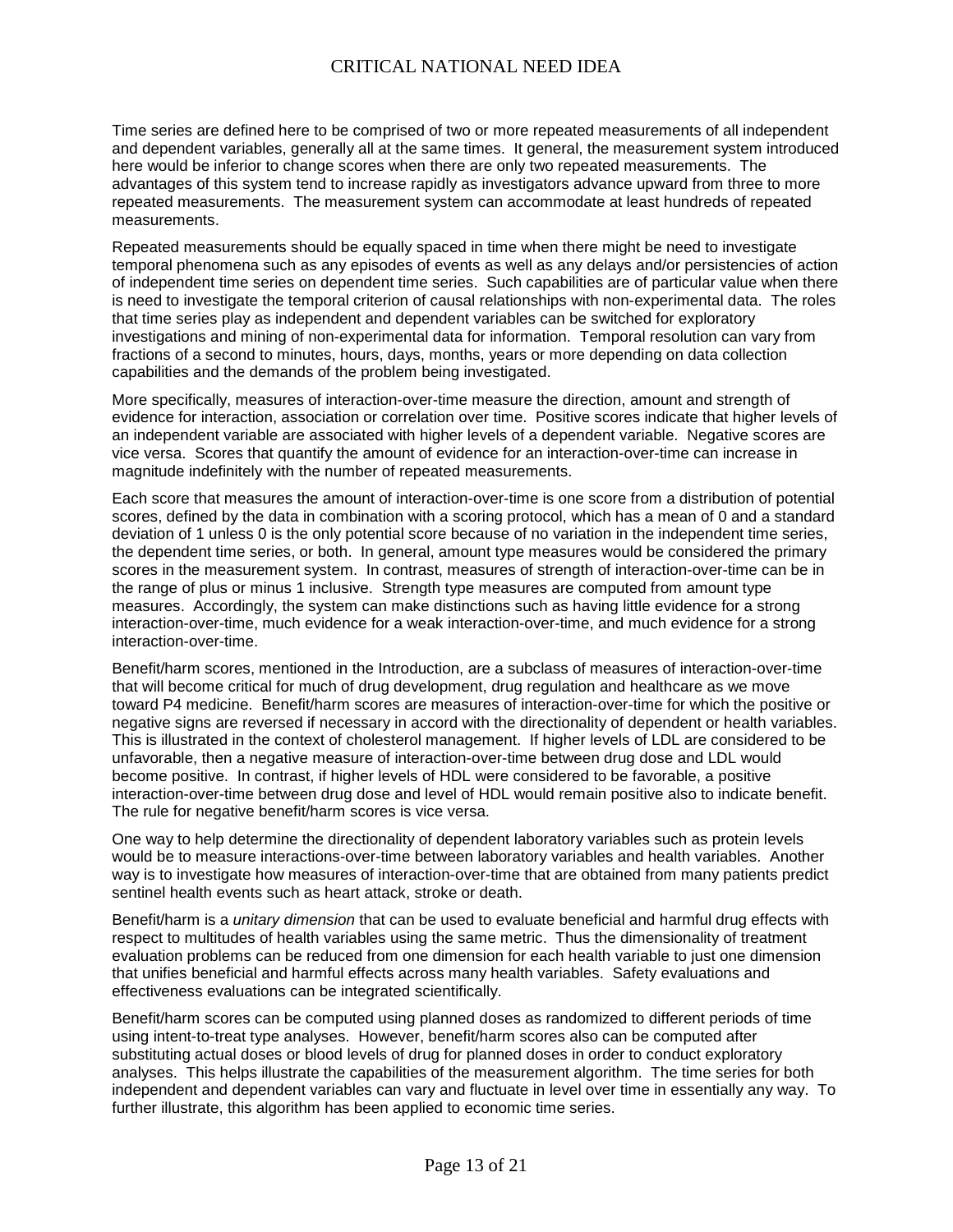By extension from treatment evaluation, this scoring algorithm can be applied for problems involving medical diagnoses by measuring interactions-over-time between and among time series action variables such as laboratory measures of proteins or lipids, electrophysiological measures, measures of brain activity in particular brain regions, signs and symptoms of diseases, measures of mental and physical performance, etc.

*Action variables*, unlike genetic variables, are variables that can vary and fluctuate in level over time for individuals. A common methodological limitation of systems biology appears to occur when action variables and genetic variables are investigated in essentially the same way with data collected at a particular point in time as when proteins are fingerprinted.

This illustrates how measures of interaction-over-time can be used for diagnoses. For example, it is conceivable that type 2 diabetes could be diagnosed in terms of ordered and disordered interactionsover-time between and among insulin, glucose and other substances. It is conceivable that drugs and other substances could be used as probes together with measures of interaction-over-time to help make such diagnoses.

Measures of interaction-over-time appear to measure mechanisms of normal and disordered workings as "work" was defined in the Introduction. Here is an example of how measures of interaction-over-time can be used to investigate mechanisms of drug action. Suppose that one of the biological action variables in the Appendix Figure is level of gonadotropin releasing hormone and a second biological action variable is luteinizing hormone. The computational algorithm can be used to measure the interaction-over-time between these two hormones. Such interactions-over-time can be described in great detail with large arrays of various measures of interaction-over time for each particular patient. Differences across patients might have diagnostic value.

Furthermore, such measures of interaction-over-time could be measured over a period of time when a patient is on a placebo and another period of time when a patient is on a potential GnRH agonist or antagonist. Then the measures of interaction-over-time could be compared to help obtain a detailed descriptive understanding of how drug might up or down regulate interactions-over-time.

Hood's Slide 5 from his presentation at NIST (20), includes this: "Interactions between/among elements give rise to the system's **Emergent properties**." This white paper proposes that measures of interactionover-time between and among action variables are measures of an emergent system property – *coordination of action*.

To illustrate, Tiger Woods' prowess in golf seems to have little to do with how much or little action he can generate in his knees, hips, shoulders, arms, his head, and the head of his golf club. His prowess in golf is more apt to be related to his ability to coordinate such motions or actions in a manner that is repeatable in particular situations and adaptable to a wide range of situations as indicated by excellent golf scores.

This idea of coordination of motion in golf is being extended to coordination of action between and among many different types of elements such as levels of transcripts, proteins, metabolites, symptoms, emotions, electrophysiological variables, cognitive performance, behaviors, social role function, nutrients, allergens, pollutants and drug doses as illustrated by the Figure in the Appendix.

*Many chronic health disorders appear to be disorders of coordination*. If so, it should prove to be valuable to measure the coordination of action.

Levels of thousands of action variables at any particular time can tell little about coordination of action as an emergent system property or of how a system works. This suggests that it might be critical to collect more time series data and actually measure interactions-over-time by computation. Doing so has the potential to help build a new kind of *data-driven* 21<sup>st</sup> Century science on 20<sup>th</sup> Century science.

Measures of interaction-over-time have the potential to become fundamental units of investigation for systems sciences much as molecules and cells are fundamental units of analysis for reductionistic science. Conceivably, attention will expand from measuring nodes to measuring edges when the nodes are action variables.

One can not measure edges without measuring nodes. Measurement of edges will build upon all the spectacular achievements in measuring nodes.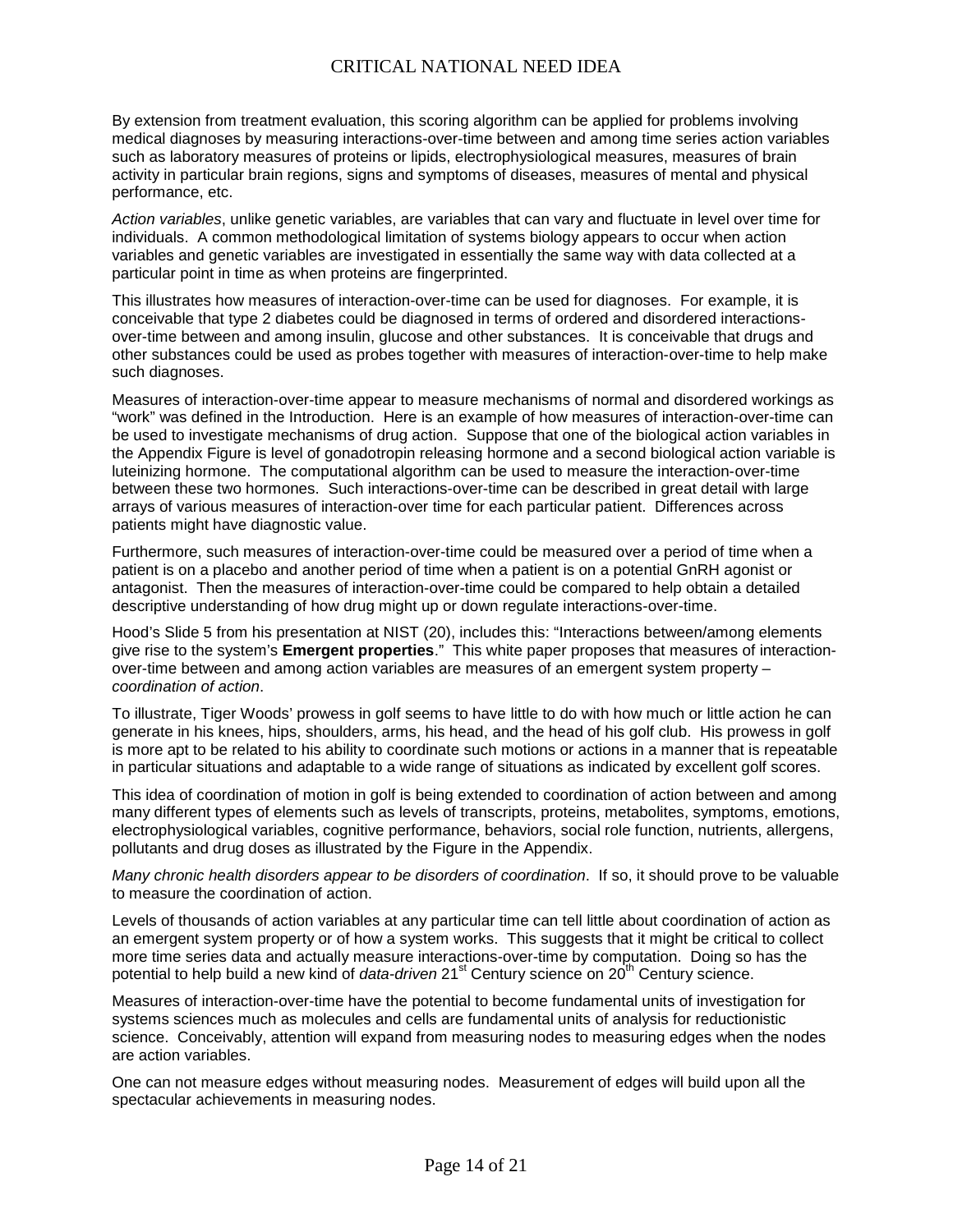Conceivably, measurement of interactions-over-time will contribute to the development of systems biology, systems medicine and P4 medicine as described by Dr. Hood at NIST, from the more reductionistic approaches of molecular biology and molecular medicine.

Systems science and P4 medicine has the potential to be a better guide to public policy.

#### **5. Interested Stakeholders and Participants**

NIST has an opportunity through TIP to catalyze and support coordinated action between and among a great variety of stakeholders to further research, develop, validate, publish, teach, apply and otherwise advance this innovative measurement technology. Doing so has the potential to advance personalized (P4) medicine and systems science generally.

This document already has mentioned some entities or groups that might be interested in developing proposal submissions, participating in funding, or otherwise participating in efforts to overcome the eight societal challenges identified in section 2. These include the National Human Genome Research Institute, the Personalized Medicine Coalition and its various members (21), the Institute for Systems Biology headed by Dr. Hood, NIH, and the FDA. Health information technology organizations such as the Regenstrief Institute might want to participate (22).

University participation is required in part because of the need for academic intellectual leadership. As described in section 3, important applications of this technology would challenge traditional peer-review standards such as those supported by the CONSORT group. Universities supply many of these peer reviewers. Universities could compete to further research, develop, validate, publish, teach, apply and otherwise advance this innovative measurement technology.

All stakeholders in any of the eight societal challenges identified in section 2 could be expected to participate. These include information technology and software companies that might be interested in societal challenge Number 5 and have demonstrated interest in health as by Microsoft HealthVault (23), Google Health (24), IBM healthcare and life sciences (25), GE healthcare (26), and SAS Institute (27).

#### **6. How This Technical Solution Addresses the Eight Societal Challenges and Conclusions**

Unfortunately, this measurement technology does not appear to have any simple  $E = mc^2$  type summary. Perhaps the most effective summary for this technology now is as follows in the context of evaluating how patients *respond* to treatments using a P4 medicine approach to drug development, drug regulation and healthcare.

RCTs *can* measure and test the benefit/harm of treatments over time and across multitudes of health variables starting at the level of individual patients. RCTs *can* assess causality for individual patients, enabling *single group RCTs* and often obviating the need for group comparisons. RCTs *can* yield reliable, valid, detailed, and comprehensive measures of benefit/harm that then *can* be used to help identify any genetic and other predictors of differential responses and optimal minimal doses. The FDA *can* help assure that drugs are safe and effective by requiring pharmaceutical companies to measure and test the benefit/harm of treatments. *None* of this is being done now. We *can* learn to target "the right dose of the right drug to the right patient at the right time."

Conversely, many of the problems in drug development, drug regulation and healthcare today derive from the fact that researchers, RCTs, and clinical caregivers have yet to measure the benefit/harm of treatments developed and used to manage or control chronic health problems. The basics of a technology for measuring and testing benefit/harm were published in 1992.

Section 2 included a list of eight societal challenges that must be addressed. The following presents some for-instances about how the measurement technology presented in this paper can help overcome these challenges. Most of these for-instances apply for multiple challenges.

1. "Develop diagnostic methods that are better because they are based on more reliable, valid and specific measures of how patients with chronic health problems work over time as living systems."

Many of the elements or parts identified by the omic sciences, with the exception of those from genomics, are action variables that can vary and fluctuate in level over time for individuals. This includes levels of transcripts, proteins, lipids, and metabolites. In addition, many signs and symptoms of diseases as well as measures of physical and mental performance, social role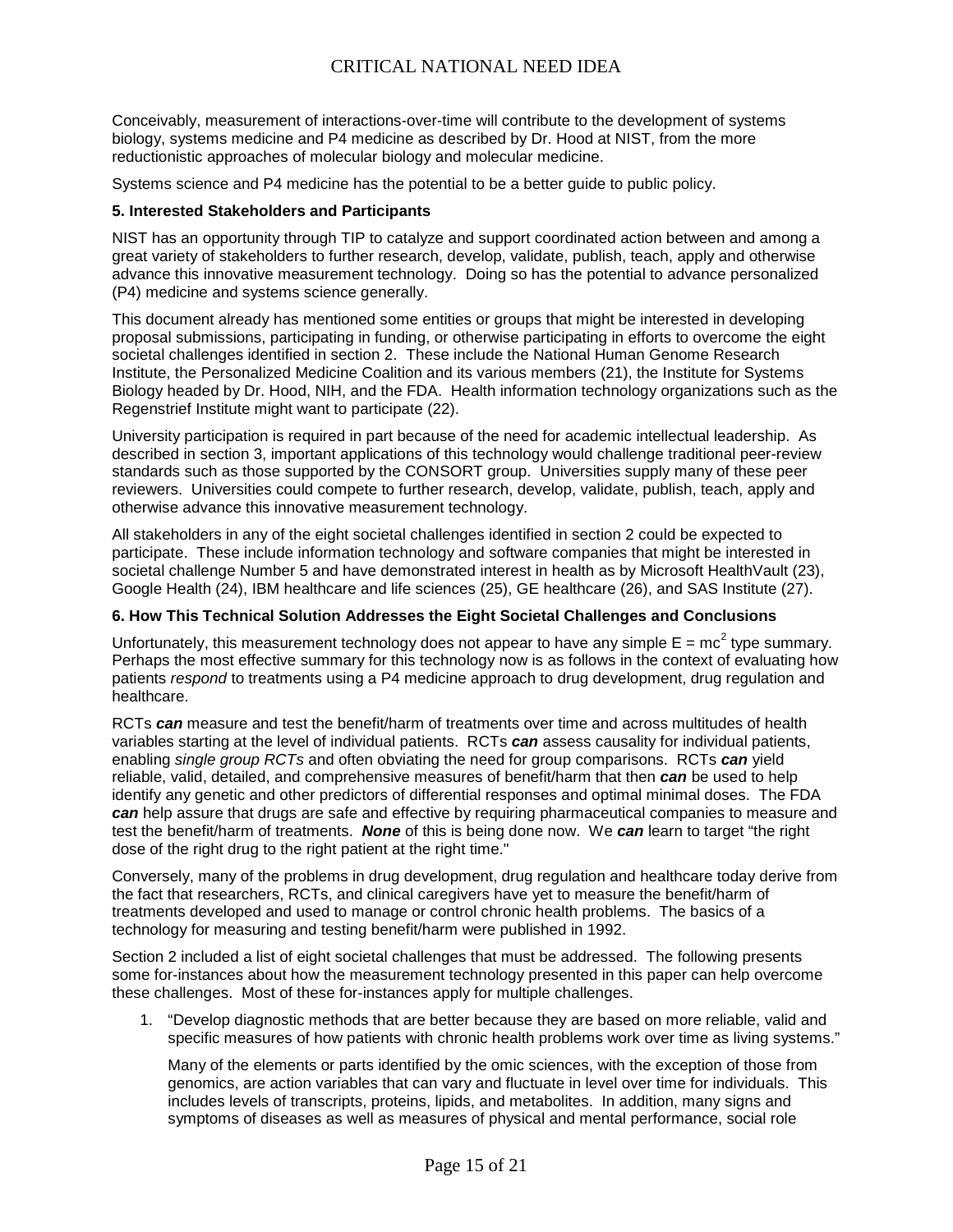performance, and quality of life also can vary and fluctuate in level over time. Measures of interaction-over-time computed for such action variables elucidate how systems work over time in manners that might be ordered or disordered. Such measures have potential diagnostic value. More specific diagnoses can better guide treatment selection and form more homogeneous groups for scientific investigations. Investigations of how drugs affect such measures of interaction-over-time have the potential to elucidate mechanisms of treatment effect. All this has the potential to make it easier to identify genetic and other predictors of disease and treatment response.

2. "Develop a more innovative, efficient, productive and competitive pharmaceutical industry."

A more innovative pharmaceutical industry would try measuring and testing the benefit/harm of treatments. It would use information from more repeated measurements as in time series to obtain more *reliable* benefit/harm scores and improve efficiency of drug development by increasing statistical power to speed progress and cut costs. It would obtain *valid* benefit/harm scores by randomizing different doses of a particular type of treatment to different periods of time for each patient. It would get *detailed* information about benefit/harm as a function of dose for each health variable and across all health variables starting at the level of each individual patient so that the industry could get doses right. It would obtain *comprehensive* benefit/harm scores by first detailing beneficial and harmful treatment effects across multitudes of health variables starting at the level of each patient before combining these scores into one overall benefit/harm score using differential weights that account for differences in clinical significance and patient preferences. It would use one such overall score for each patient to test primary hypotheses about overall benefit/harm in groups.

Then, given that it has reliable, valid, detailed and comprehensive benefit/harm scores for each patient in addition to results from genotyping, it could identify genetic and other predictors to help target drug development toward patients most apt to benefit and away from patients most apt to be harmed. It would monitor patient safety for each health variable and across all health variables for each patient to avoid major safety problem surprises. A pharmaceutical industry that targets drug development more effectively, gets doses right and does more to protect patient safety starting from the first time that drugs are used in humans would be a more productive pharmaceutical industry. A more productive and efficient pharmaceutical industry would be a more competitive industry.

3. "Develop a new system for regulating drugs that is more ethical, scientifically rigorous, protective of patient safety, and informative to decision-makers as well as speedier and less burdensome."

A more ethical regulatory system would *not* expect patients to be turned into subjects for the sake of research. A more ethical regulatory system would *not* expect the pharmaceutical industry to randomize patients to groups receiving only placebos, only potentially inadequate doses, or only potentially excessive or harmful doses when it is scientifically *dis*advantageous to conduct randomization in this particular manner. Instead, such a system could expect *increased* scientific rigor by demanding benefit/harm scores that are reliable, valid, detailed, and comprehensive for individual patients as just described for the pharmaceutical industry. A regulatory system more protective of patient safety would expect the pharmaceutical industry to monitor patient safety starting from the first human on drug and at the level of each individual patient also as described for the pharmaceutical industry. A more informative regulatory system would integrate safety and effectiveness evaluations in an objective and transparent manner and provide more detailed, comprehensive, and comprehensible information about treatment effects. A more informative regulatory system would expect results from comparative safety and effectiveness RCTs that randomize patients to groups defined by different types of treatment before doing most of the things described above. A regulatory system doing that which is described in point 4 below would be speedier, less burdensome, and get drugs to patients faster without compromising safety.

4. "A health care system for patients with chronic health problems that integrates new gold standard methods for clinical practice with new gold standard methods for clinical research in a manner that obviates some need for translational medicine and speeds acquisition of cumulative bodies of scientific knowledge from both research and patient care."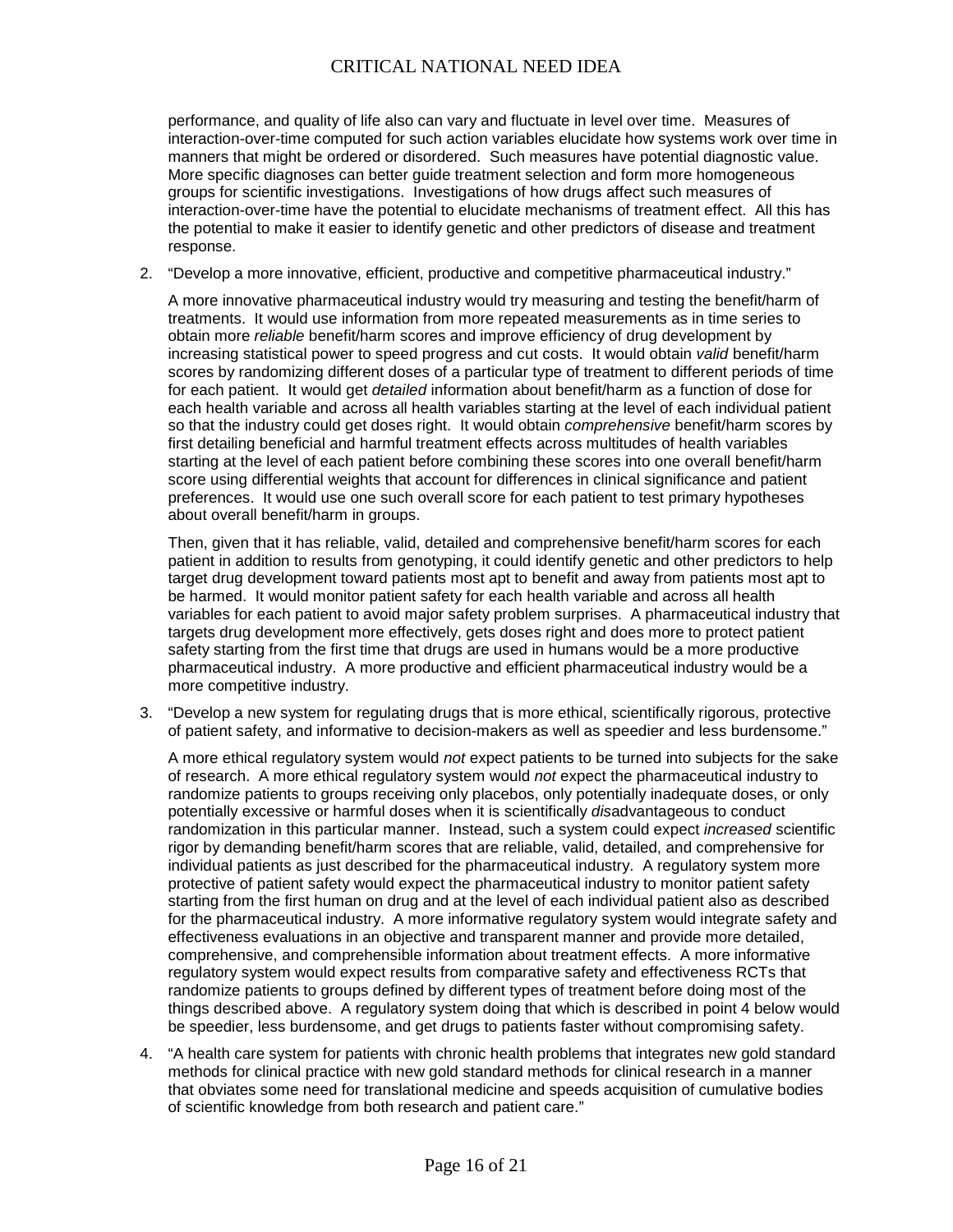A health care system that treats individual patients needs to be based on assessments of causality starting at the level of individual patients. This can be accomplished as described above for the pharmaceutical industry and its regulators. Doing so will obviate some need for translational medicine and speed acquisition of cumulative bodies of scientific knowledge from both research and patient care. Clinicians could provide better care and become more active participants in creating scientific knowledge. Budgets for conducting research could be more closely integrated with budgets for providing patient care. P4 medicine that improves individual health would improve group average or public health.

5. "Engineer and integrate a major new software application that can help drive medicine and healthcare into the information age by providing fundamentally new measurement-based information services required and demanded by clinicians and patients to provide quality and cost-effective patient care."

Is it ethical to prescribe drugs to patients without measuring the benefit/harm of those drugs when there is clinically significant uncertainty about their safety and effectiveness? Is it acceptable to spend scarce resources on drugs when there is substantial uncertainty about their costeffectiveness? Should healthcare providers be held more accountable for the quality and costeffectiveness of healthcare? Actual measurement of apparent benefit/harm with a new software application, starting at the level of individual patients, can help address such concerns.

However, much of the pressure for electronic medical records appears to be driven by concerns about improving the administrative business of healthcare – access to records, scheduling, ordering, billing, paying, etc. The administrative business of healthcare is important. However, it might be of more interest to administrators and payers than clinicians and patients. Some clinicians and patients have been known to resist electronic medical records.

The measurement technology described in part by this white paper can be used to measure the benefit/harm of treatments from data in suitable electronic medical records. Clinicians seeking to provide quality P4 medicine might need to monitor the benefit/harm of treatments by computation from data in order to make quality treatment evaluations and protect patient safety much as they need diagnostic tests and radiology to make quality diagnoses. Patients, payers and their attorneys might come to expect nothing less. If so, this could help drive medicine and healthcare into the information age.

This would be one application of a computational algorithm, embodied in software, with potential to improve health and wealth. It would need to be integrated with other software as for data collection and statistical analyses. All this needs to be made available through the internet. Some companies might be willing to compete for this opportunity.

6. "Move beyond use of the current public health or reactive medicine version of EBM that is derived almost exclusively from group averages (measures of central tendency). We must advance to EBM that is based on P4 medicine and more often also assesses causality at the level of *individuals*."

The measures and experimental designs introduced in this white paper helps make this possible as described for the other points.

7. "Develop and provide a new generation of measurement-based information services that will empower individuals to take more responsibility for their own health and that of their loved ones."

Health maintenance can become more difficult and expensive as people delegate responsibility to outside caregivers. Health information services that help gather data about individuals, process the data to measure apparent benefit/harm and assess causality for the individuals, and feed back the results to the individuals that provided the data, have the potential for people to learn about the health impacts of drugs, alternative and complementary therapies, nutrients, allergens and pollutants affect their own health and that of their loved ones. Packaging of some such materials could help do this under conditions of randomized experimental control. Such participatory medicine has the potential to guide and motivate corrective action. Conceivably, such results from many people could be accumulated and shared to generate hypotheses for more systematic and rigorous scientific investigations.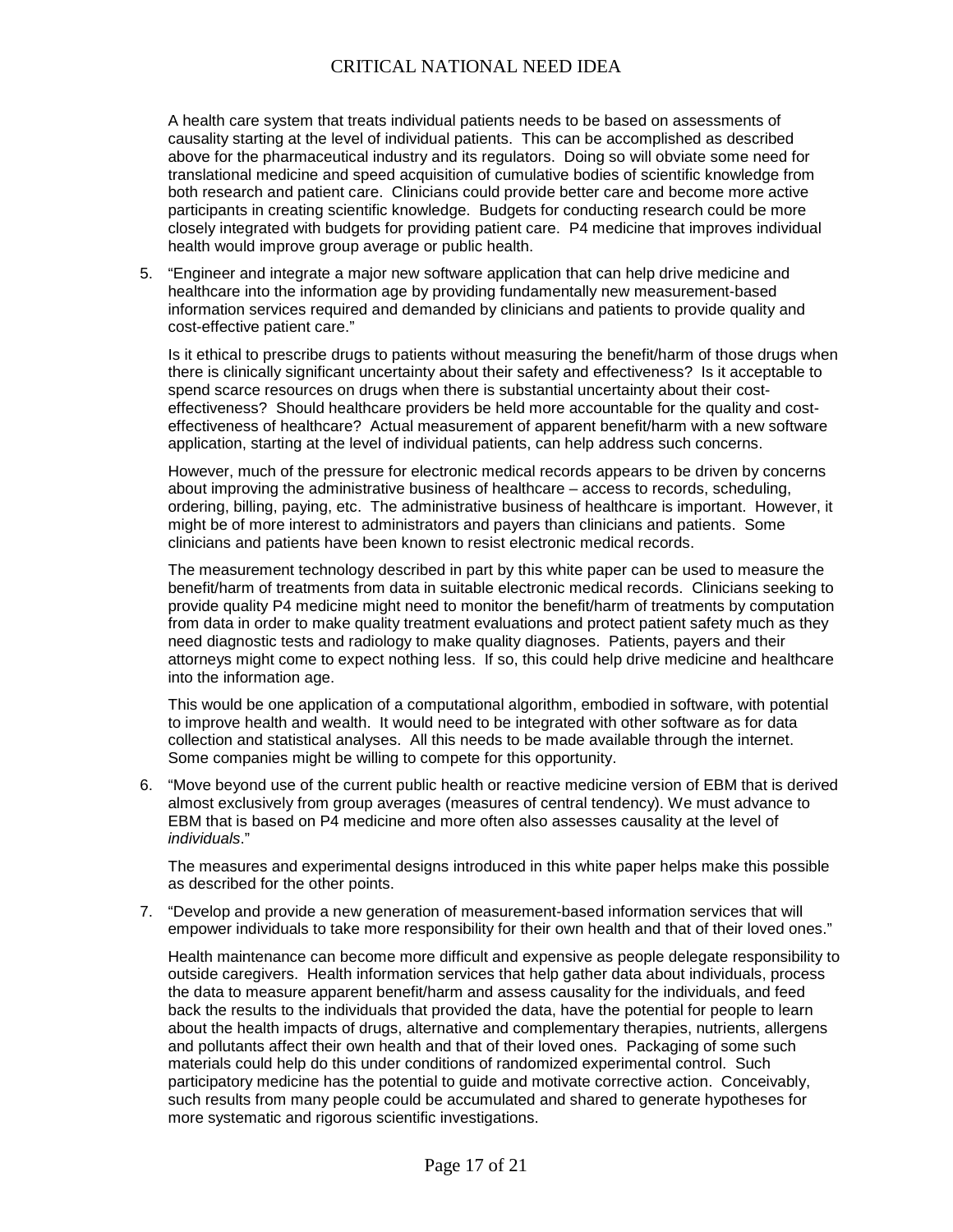8. "Improve the cost-effectiveness of health care."

Please see all of the above. In addition, this measurement technology can help advance disease prevention through scientific understanding.

In conclusion, we must address these eight societal challenges by adopting Dr. Hood's concepts of systems biology and P4 medicine – medicine that is Predictive, Personalized, Preventive and Participatory. The innovative computational measurement technology described in this white paper could build on the spectacular achievements of the omic sciences. NIST can play a crucial role.

#### **7. References**

1. Here are Dr. Hood's slides: [http://www.itl.nist.gov/Healthcare/conf/presentations/LH%20NIST%209-24-](http://www.itl.nist.gov/Healthcare/conf/presentations/LH%20NIST%209-24-07.pdf) [07.pdf.](http://www.itl.nist.gov/Healthcare/conf/presentations/LH%20NIST%209-24-07.pdf)

2. Bagne CA, Lewis, RF. Evaluating the effects of drugs on behavior and quality of life: An alternative Strategy for clinical trials. Journal of Consulting and Clinical Psychology, 1992 (60), 225-239. [\(http://dataspeaks.com/resources/APA-JCCP-1992-Vol60-No2-P225-239.pdf\)](http://dataspeaks.com/resources/APA-JCCP-1992-Vol60-No2-P225-239.pdf)

3. This quotation is from Dr. Felix Frueh: [http://www.fda.gov/fdac/features/2005/605\\_genomics.html.](http://www.fda.gov/fdac/features/2005/605_genomics.html)

4. Here is the link to the PCAST report about personalized medicine:

[http://www.ostp.gov/galleries/PCAST/pcast\\_report\\_v2.pdf.](http://www.ostp.gov/galleries/PCAST/pcast_report_v2.pdf)

5. ibid.

6. Austin CP: "The completed human genome: implications for chemical biology." *Current Opinion in Chemical Biology* 2003, **7**:511-515.

7. DiMasi J, Hansen R, Grabowski H (2003). "The price of innovation: new estimates of drug development costs". *J Health Econ* **22** (2): 151–85.

8. See: [http://www.consort-statement.org/?o=1001.](http://www.consort-statement.org/?o=1001)

9. See: [http://www.fda.gov/ohrms/dockets/AC/07/briefing/2007-](http://www.fda.gov/ohrms/dockets/AC/07/briefing/2007-4329b_02_01_FDA%20Report%20on%20Science%20and%20Technology.pdf)

[4329b\\_02\\_01\\_FDA%20Report%20on%20Science%20and%20Technology.pdf.](http://www.fda.gov/ohrms/dockets/AC/07/briefing/2007-4329b_02_01_FDA%20Report%20on%20Science%20and%20Technology.pdf)

10. See: [http://www.fda.gov/oc/initiatives/criticalpath/whitepaper.html.](http://www.fda.gov/oc/initiatives/criticalpath/whitepaper.html)

11. See: [http://www.fda.gov/oc/initiatives/criticalpath/.](http://www.fda.gov/oc/initiatives/criticalpath/)

12. Here is the press release: [http://www.fda.gov/bbs/topics/news/2006/NEW01336.html.](http://www.fda.gov/bbs/topics/news/2006/NEW01336.html) Here is the

Critical Path Opportunities Report: [http://www.fda.gov/oc/initiatives/criticalpath/reports/opp\\_report.pdf.](http://www.fda.gov/oc/initiatives/criticalpath/reports/opp_report.pdf) 13. More information about CTTI is available at these links:

<http://www.fda.gov/oc/initiatives/criticalpath/clinicaltrials.html> and [https://www.trialstransformation.org/.](https://www.trialstransformation.org/)

14. See: [http://www.personalizedmedicinecoalition.org/.](http://www.personalizedmedicinecoalition.org/)

15. See: [http://www.sbir.gov/.](http://www.sbir.gov/) 

16. See: [http://nihroadmap.nih.gov/.](http://nihroadmap.nih.gov/)

17. See: [http://www.med.umich.edu/opm/newspage/2005/biomedical.htm.](http://www.med.umich.edu/opm/newspage/2005/biomedical.htm)

18. See: [http://dpcpsi.nih.gov/osc/challengegrants/.](http://dpcpsi.nih.gov/osc/challengegrants/)

19. *Science* **322** (5899): 10 October 2008.

20. Here are Dr. Hood's slides: [http://www.itl.nist.gov/Healthcare/conf/presentations/LH%20NIST%209-](http://www.itl.nist.gov/Healthcare/conf/presentations/LH%20NIST%209-24-07.pdf) [24-07.pdf.](http://www.itl.nist.gov/Healthcare/conf/presentations/LH%20NIST%209-24-07.pdf)

21. Here is the membership list for the Personalized Medicine Coalition:

[http://www.personalizedmedicinecoalition.org/about/pmc\\_members.php.](http://www.personalizedmedicinecoalition.org/about/pmc_members.php)

22. See: [http://www.regenstrief.org/.](http://www.regenstrief.org/)

23. See: [http://www.healthvault.com/.](http://www.healthvault.com/)

24. See: [http://www.google.com/intl/en-US/health/tour/.](http://www.google.com/intl/en-US/health/tour/)

25. See: [http://www-03.ibm.com/industries/healthcare/us/index.html.](http://www-03.ibm.com/industries/healthcare/us/index.html)

26. See: [http://www.gehealthcare.com/worldwide.html.](http://www.gehealthcare.com/worldwide.html)

27. See: [http://www.sas.com/.](http://www.sas.com/)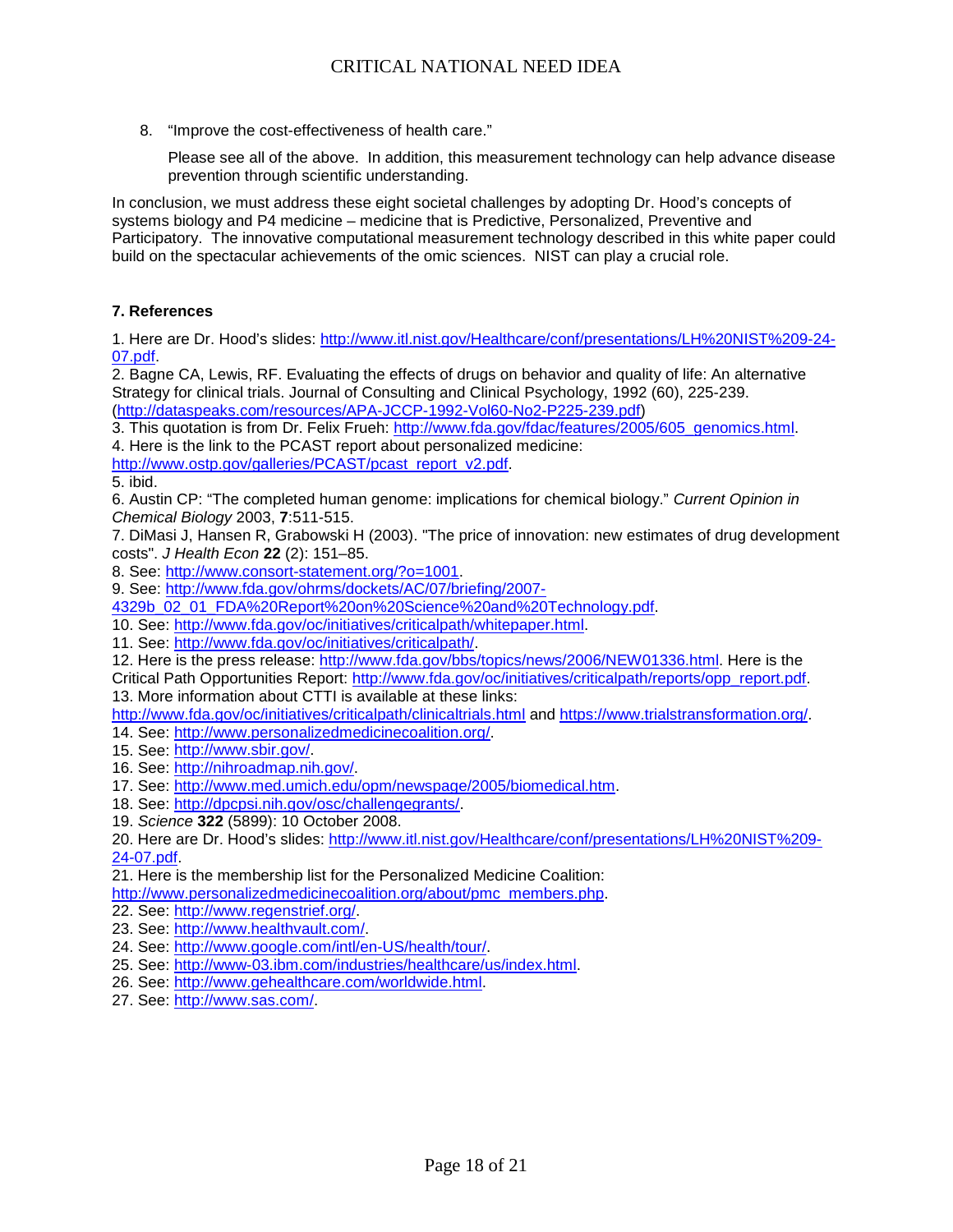**8. Appendix: Elucidating Genotype/Phenotype Relationships for Personalized (P4) Medicine and Overview of Algorithm for Computing Benefit/Harm Scores**

# Environment



Relations Determined As By Statistics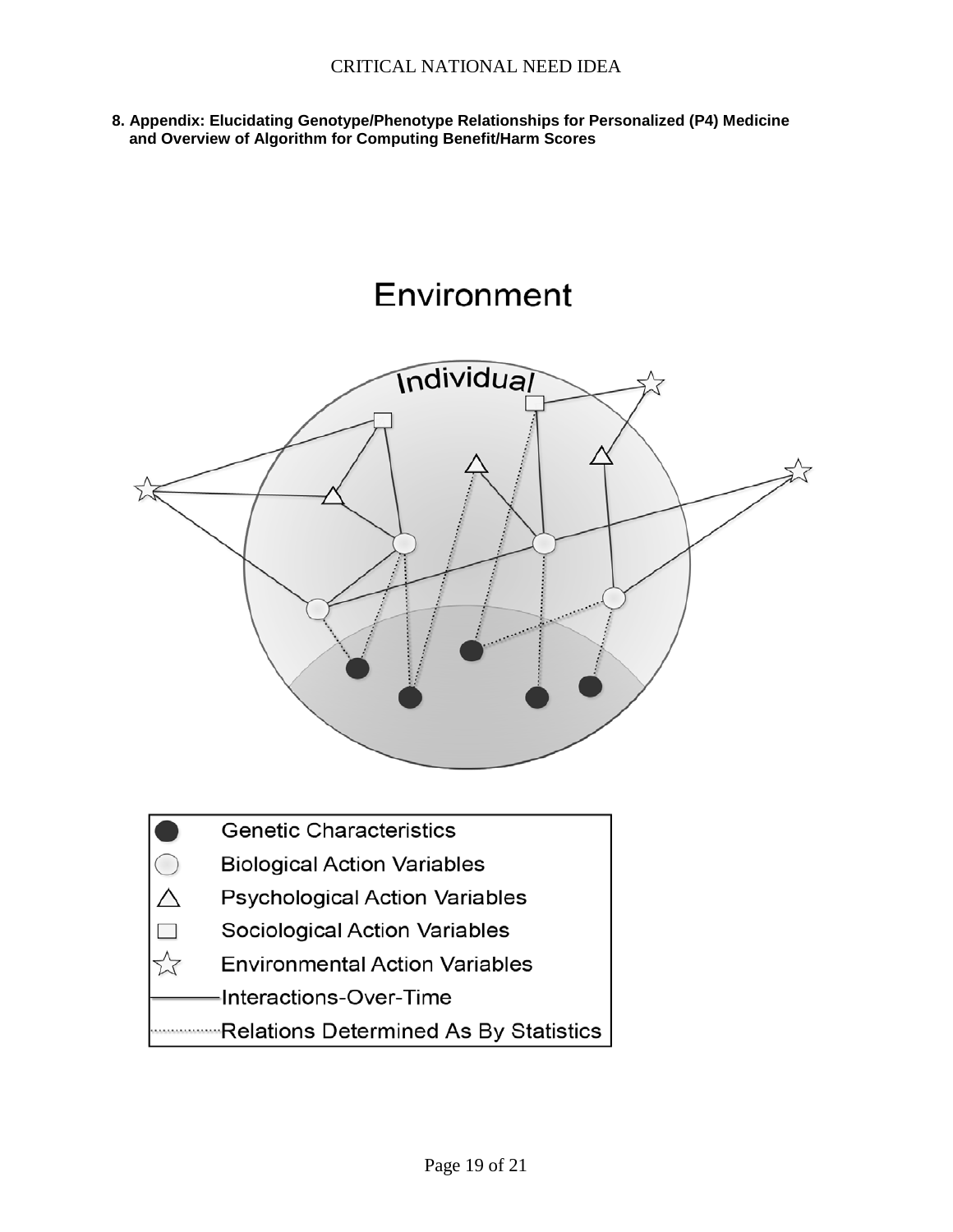#### **Figure key**:

- The Figure is an extension of Slide 5 that was presented by Dr. Hood at NIST.<sup>1</sup> Slide 5 presents "dynamic networks" using "nodes" to represent elements and "edges" to represent interactions.
- The big circle in the Figure represents the dividing line between that which is part of one individual system (the inner area of the circle) and that which is part of that individual's environment. An individual's behavior is considered to be an aspect of that individual. The individual's environment is outside the circle. An individual's environment can include other individuals.
- Although the Figure represents an individual person or patient as described here, various types of individuals can be represented by the circle in similar figures. As examples, the individual can be an individual cell, an individual organ, an individual organ system, an entire person or patient, or a group or population of individuals investigated as an entire whole. In the smaller extreme for living systems, almost everything appears to be in the environment of essentially digital DNA. Individuals can be nested within more inclusive individuals.
- The Figure represents five different types of nodes in two major classes that need to be investigated in two fundamentally different ways.

○ The first class of nodes, presented in the Figure by solid dots, represent genetic characteristics of an individual as indicated by the individual's DNA, genetic sequence or genotype. These nodes generally do not change over time for a particular individual and can be used as in forensics to help identify and distinguish individuals. The more darkly shaded area within the circle represents information in an individual's genomic information. The nodes in this area represent specific parts of this genetic information.

○ The second class of nodes, presented in the Figure by small open symbols, represent elements that are *action variables*. Action variables can vary and fluctuate in level over time. Information about action variables is captured by time series. The Figure represents four different types of action variables.

▫ The small open circles in the Figure represent *biological action variables*. These include levels of molecules or substances such as transcripts, proteins and metabolites as well as action variables such as measures of electrophysiological activity.

▫ The open triangles in the Figure represent *psychological action variables*. These include measures of reported symptoms such as pain, depression, and anxiety as well as measures of mental and physical performance.

▫ The open squares in the Figure represent *sociological action variables* as from scales that measure social function and role performance. Together, biological, psychological and sociological action variables can be used to investigate biopsychosocial systems at and across different levels of analysis.

▫ The open stars in the Figure represent *environmental action variables* such as levels of nutrients, allergens, and environmental pollutants as well as external stimuli. Environmental action variables include doses of drugs taken repeatedly.

- The solid straight lines in the Figure represent *interactions-over-time*. The heart of this white paper is an innovative computational algorithm that can be applied to time ordered repeated measurements data or time series for two or more action variable interactants to measure the positive or negative direction of evidence, the amount of evidence, and the strength of evidence for interactions-over-time. Measures of inter-action-over time describe and help predict how individuals *work* as "work" was defined in the Introduction.
- The dashed lines connecting nodes representing genetic characteristics to nodes representing action variables can *not* be measured with this technology because genetic characteristics are not action variables for individuals. However, measures of interaction-over-time can be used to elucidate what genetic differences mean in terms of how individuals work as illustrated with a multimodal distribution in section 4.
- Measures of interaction-over-time can be used to inform the development of mathematical models.
- Measures of interaction-over-time about two or more individuals can be analyzed statistically to describe groups, test hypotheses, make inferences from samples of individuals to populations, and to identify genetic predictors of phenotypic characteristics as measured with this technology.